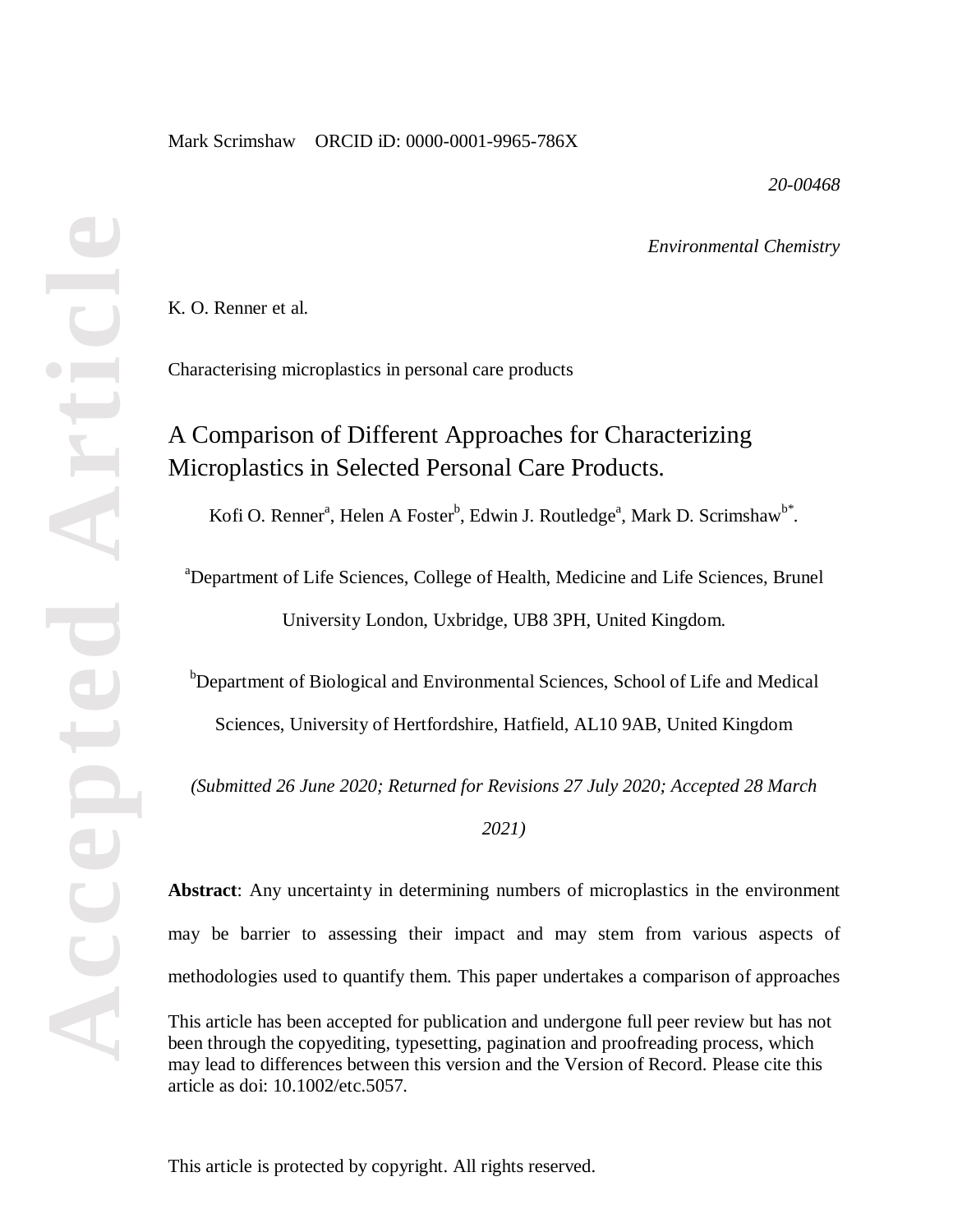to quantify and characterize microplastics in four personal care products. The aim was to not only determine how many particles were present, but to assess any differences due to the methods used. Counting of extracted microplastics was undertaken using particle size analysis, light microscopy and imaging flow cytometry. Micro Fourier transform infrared spectroscopy  $(\mu - FT-IR)$  was used to characterize the particles in each product. The mean size distribution of microplastics differed depending on the method employed and it was apparent that imaging flow cytometry was affected by high background noise that may require staining of plastics to overcome. The application of µ-FT-IR confirmed polyethylene as the microplastic in each product. Methodological challenges encountered in the study and the literature have highlighted the need for standardization of methods for determining microplastics.

**Keywords:** microplastics; contaminants of emerging concern; personal care products

\*Address correspondence to: mark.scrimshaw@brunel.ac.uk

Published online XXXX 2021 in Wiley Online Library (www.wileyonlinelibrary.com). DOI: 10.1002/etc.xxxx

## **INTRODUCTION**

The increasing use of plastics together with inappropriate disposal have resulted in a global dispersal of plastics evidenced by widespread litter although the ultimate sink for plastics is frequently the oceans (Briassoulis et al. 2019; Erni-Cassola et al. 2019). The impacts of large plastic debris (macroplastics) to the environment is widely known (Ryan 2018; Beaumont et al. 2019). There is increasing concern about the emergence of microplastics and their impact on the environment (Anderson et al. 2017; Rezania et al.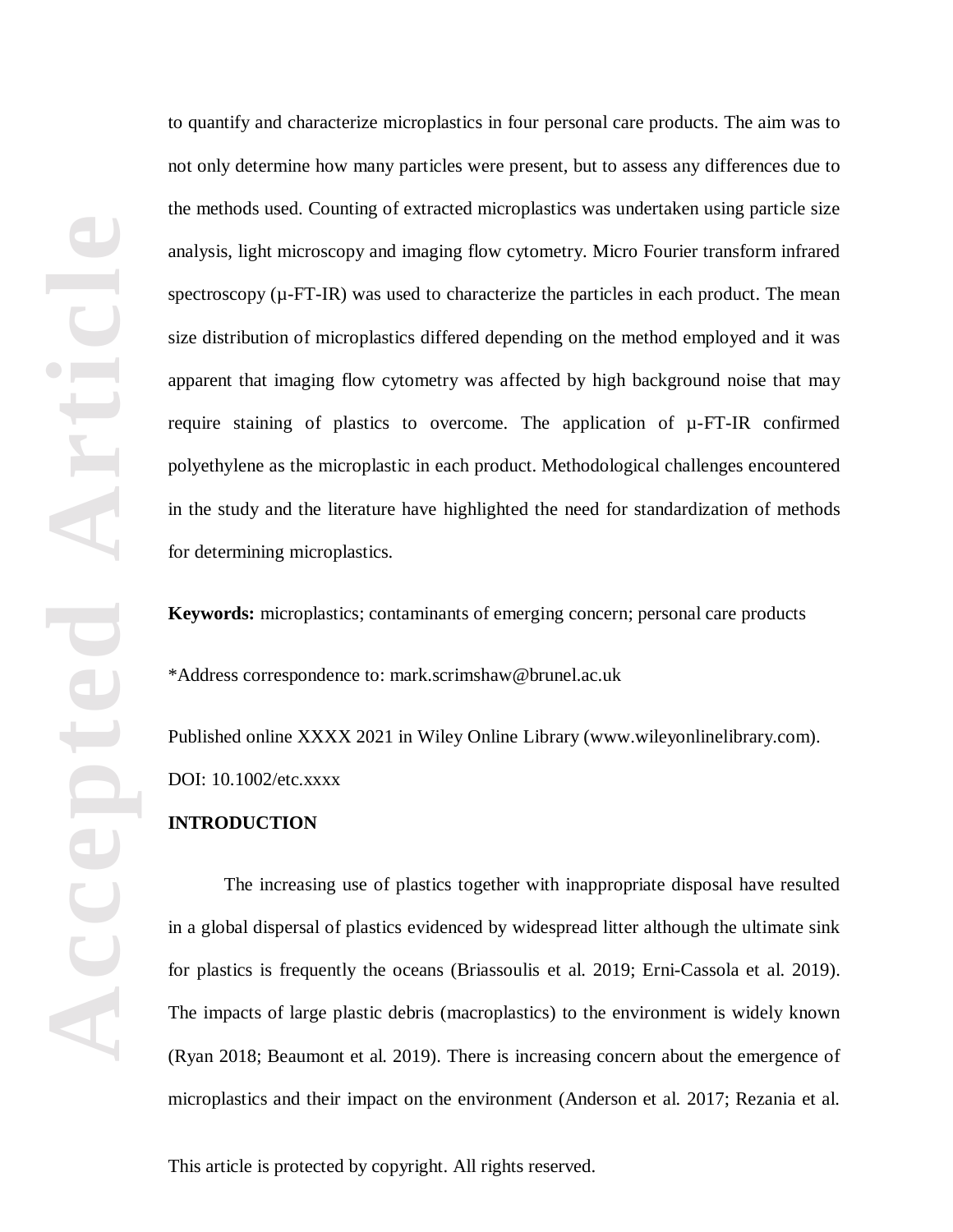2018; Kazour et al. 2019). Microplastics are intentionally used in some personal care products (PCPs) which consequently find their way directly into aqueous environments via waste water treatment plants (Alimi et al. 2018; Kazour et al. 2019; Wolff et al. 2019), or they occur as secondary microplastics produced through physical, chemical or biological degradation of large plastic debris (Germanov et al. 2018; Lehtiniemi et al. 2018; Wolff et al. 2019). Their ubiquity, rate of dispersion and likelihood of ingestion by organisms increase the risk to global ecosystems (Sharma and Chatterjee 2017; de Souza Machado et al. 2018; Windsor et al. 2019). Data on the occurrence of microplastics has been generated following the generic approach of sample collection, separation of microplastics from the matrix, filtration, counting and identification of particles (Li et al. 2018; Nguyen et al. 2019). It has been highlighted that a lack of standardisation in methodology and reporting of microplastics are a challenge for risk assessment (Renner 2018; Henry et al. 2019). In particular, it has been reported that the lack of internationally accepted standard reference materials highlights the challenges in microplastics analysis and harmonisation of results globally (Toussaint et al. 2019).

To illustrate, characterisation of microplastics in facial scrubs, undertaken by a number of independent groups has yielded size distributions of 4.1 to 1240 µm and 3 to 178 µm (Hintersteiner and Himmelsbach 2015; Praveena et al. 2018). These data were all obtained by microscopy, with no cross-referencing to other methods of assessing particle size. Particle size measurements of facial scrubs using laser diffraction reported a size distribution of 2 to 2500 µm, suggesting that current laser diffraction technology can measure a wider particle size range than conventional light microscopy (Napper et al.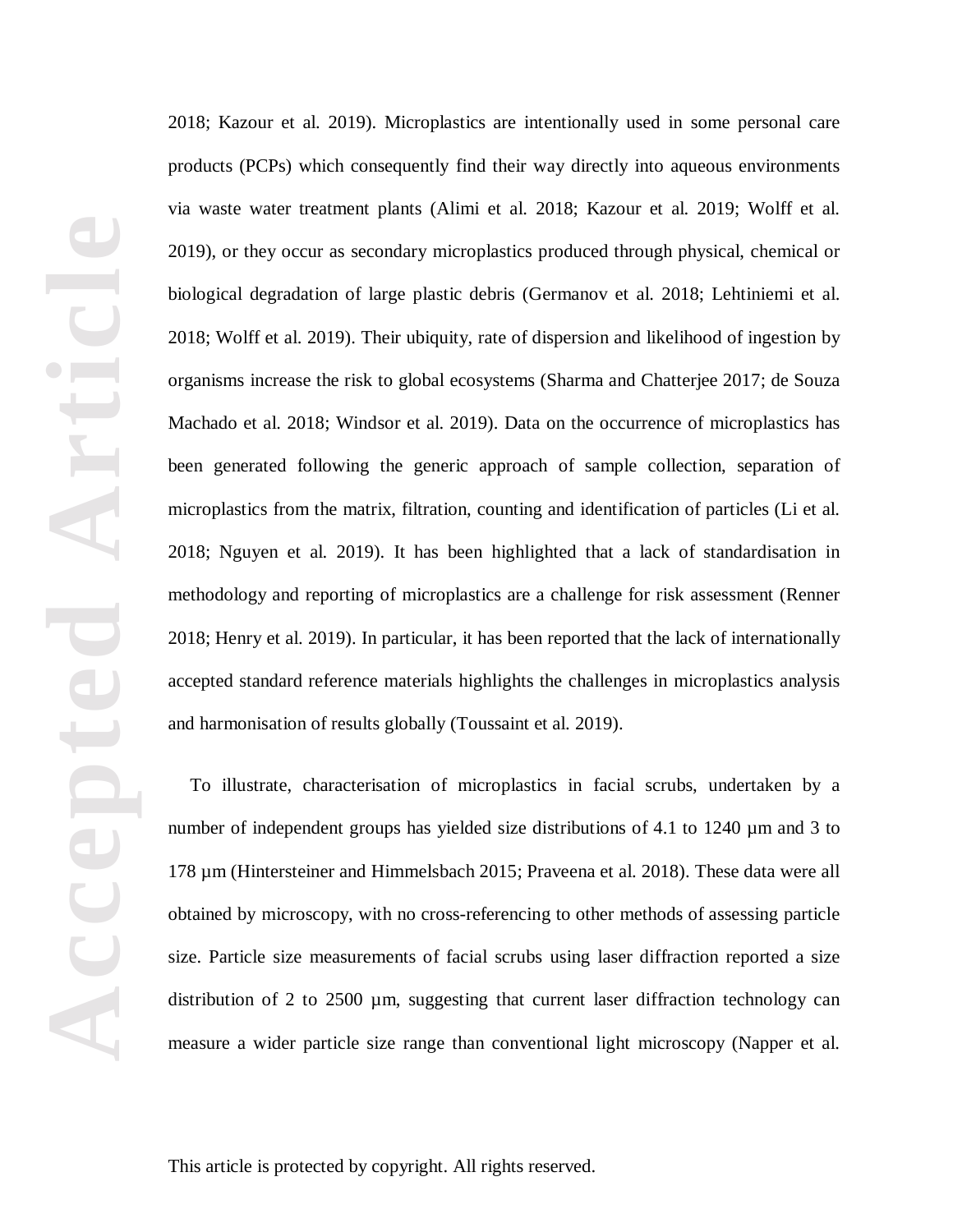2015). Furthermore, none of these studies reported the use of international reference standard materials to validate their data.

Approaches such as pyrolysis gas chromatography coupled with mass spectrometry have been used for the identification of the polymeric composition of microplastics (Ceccarini et al. 2018; Käppler et al. 2018). Spectroscopic techniques, including Raman and Fourier transform infra-red (FTIR), have also been used for the identification of microplastics in a range of matrices and have gained acceptance because of the increase in the accuracy of the techniques (Imhof et al. 2016; Cabernard et al. 2018; Silva et al. 2018). Micro-FTIR (µ-FTIR) has the benefit of increased spatial resolution, allowing for the identification of infrared bands to identify the type of plastic of which smaller particles are composed (Silva et al. 2015; Corami et al. 2020).

Given the increasing body of evidence for widespread microplastic contamination of water, sediment and animal tissues, and negative health impacts under controlled laboratory conditions, the precision with which scientists can detect and quantify microplastics in environmental samples will become ever more critical to our understanding of the risks they pose (Silva et al. 2018). Without greater technical competency in this area, uncertainty about the main sources and categories of microplastics that impact the environment, and the concentrations and size ranges of microplastics with highest relevance for ecotoxicological studies will continue. As a consequence of this uncertainty, current ecotoxicology studies are criticised for the very high concentrations of microplastics used which may not reflect real-world scenarios (Burton, 2017; Lenz et al., 2016).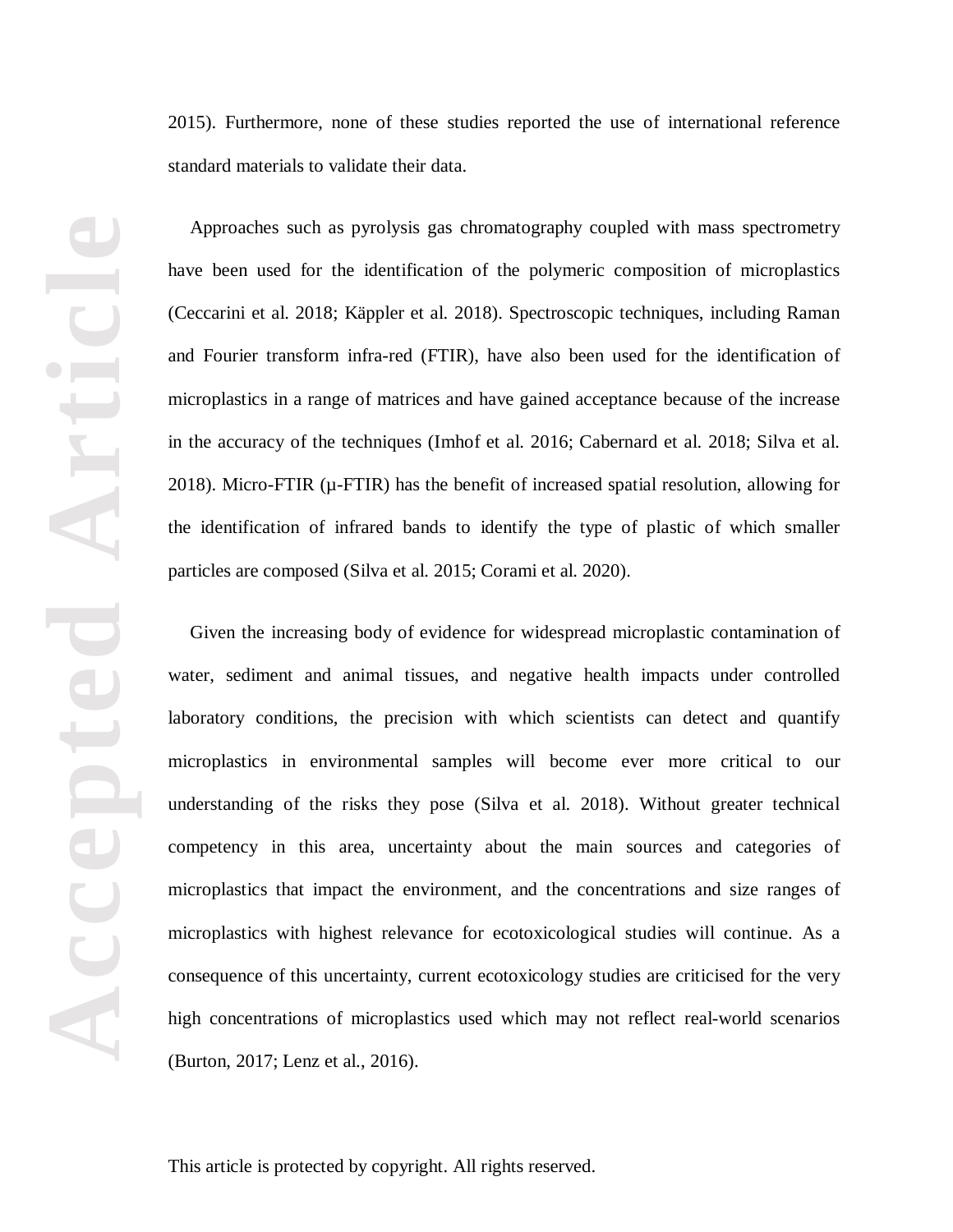Some of the current quality control issues related to the analysis of samples for microplastics, expected to be routine for those accustomed to working with chemicals, are highlighted in a review paper by Wong and colleagues (Wong et al., 2020). Factors considered were the use of reference standards, calculation of recoveries of microplastics and evaluation of blank samples. Out of a total of 31 papers in the review which had counted microplastics in freshwater and freshwater organisms, soil and terrestrial organisms, none reported using standard reference materials in the methodology section. Recovery studies were only undertaken by those reporting the presence of microplastics in soil. Those that undertook recovery studies were all done by authors working with soil (Table 1). Overall, just 12% of papers reported doing any work to determine the recovery of microplastics through their extraction, separation and counting procedures. Table 1 also highlights that not all studies routinely undertake evaluation for contamination, with 25% of the papers evaluated either omitting or not reporting the use of procedural blank samples in their approaches.

Without such safeguards, we hypothesised that large differences in reported measures of microplastics in the literature were likely to be a consequence of differences in methodological approaches. In the absence of analytical standards for microplastics, the aim of this work is to report data on the numbers of particles counted using different techniques using four personal care products (PCPs) as discrete samples with a uniform matrix for comparisons. This approach enabled us to highlight differences in quantification that are directly attributable to different methodologies, and confirms the need for international standards in microplastics studies. Furthermore, this study reports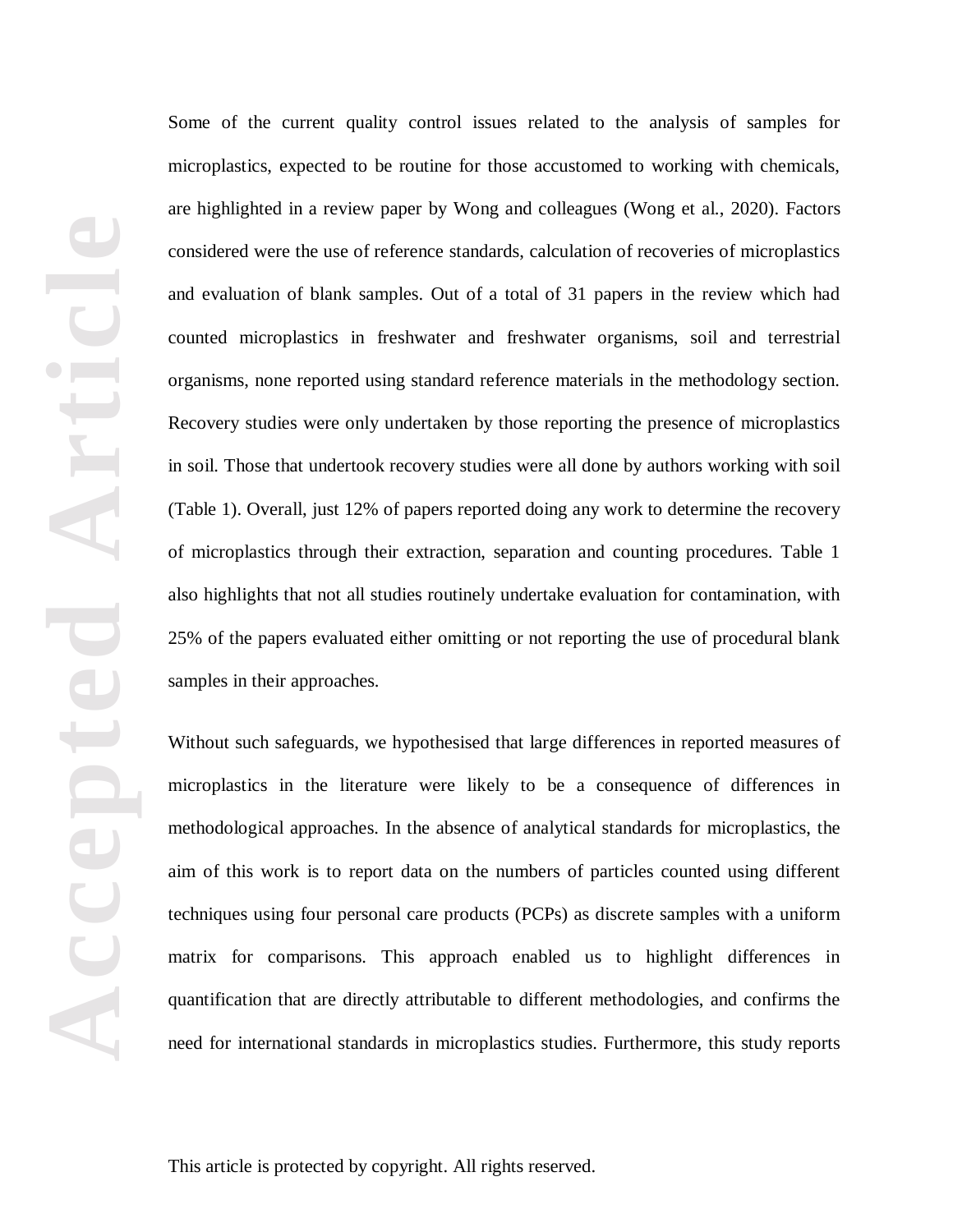the sensitivity of the different analytical techniques in the analysis of ultra-pure laboratory grade water (blank samples) and its implications for microplastics studies.

#### **EXPERIMENTAL METHODS**

Two types of PCPs were chosen for this study, toothpastes and facial scrubs. According to the labelling all products contained polyethylene. The toothpastes selected were Colgate "Max White One Luminous" (TP1) and "Advanced White Go Pure" (TP2). The two facial scrubs were the Palmolive brands, "Clean and Clear Morning Energy Skin Energising Daily" (FS1) and "Blackhead Clearing Oil Free Daily" (FS2). Following the separation of microplastics from the PCPs, their size distribution and number were determined using a multi-technique approach. Size measurements were determined using laser diffraction (LD), light microscopy and imaging flow cytometry (IFC), and the number of microplastics per 100 g of product was determined. The  $\mu$ -FTIR was used to determine the polymer type and the approach was as outlined in Figure 1.

Following sample preparation, particle size distribution was determined by laser diffraction (CILAS 1180, Quantachrome) then by counting and measurement with microscopy with triplicate samples. Particle size analysis by laser diffraction was based on the equivalent spherical diameter measurement (Slotwinski et al. 2014). Imaging flow cytometry (Amnis ImageStream Mark II, Merck Millipore) was used with duplicate samples as triplicates were not available for all samples taken through previous stages of analysis. This technique also generated a size distribution and number of particles. However, this required pre-filtering samples  $(70 \,\mu m)$  to protect the instrument.

*Separation of microplastics from the samples*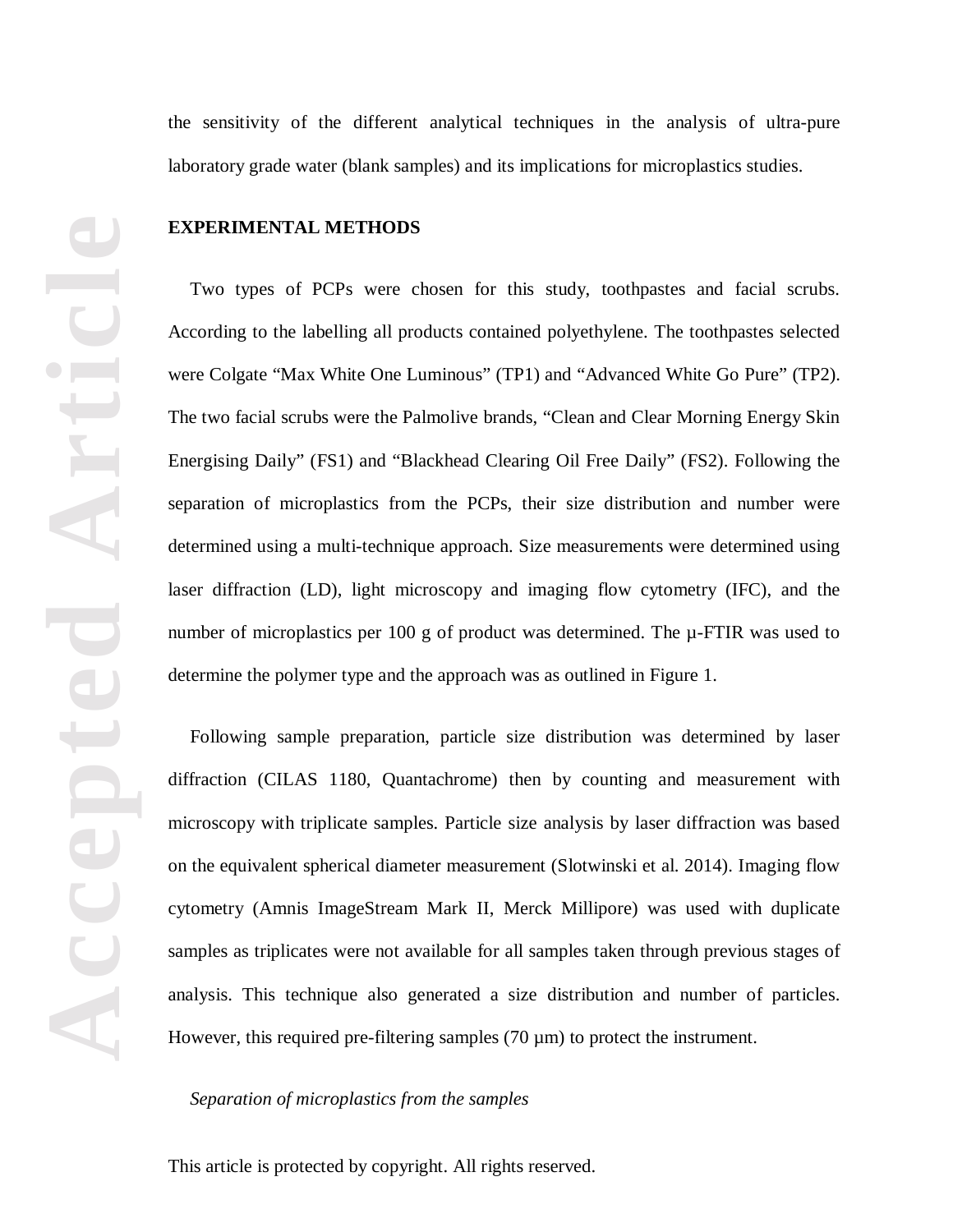The plastic particles used in this work were not reference materials, as the aim was not to validate methods, but to assess if different ways of counting the same particles gave the same results. For all samples, 0.5 g wet weight of each product was accurately weighed on an analytical balance, and was subsequently dispersed in 1 ml of water at 50- 60°C. To achieve density separation, 50 ml of sodium chloride solution (140 g/L) at 50- 60°C was then added to the dispersion in a glass beaker. The resulting solution was mixed for 7 min with a glass rod, and left to settle for 5 min. The polyethylene particles (now floating on the surface) were collected by decanting 15 ml into a clean glass beaker. The density separation process was repeated by adding another 50 ml of salt solution to the residual ~35 ml to ensure complete extraction of the microplastics. Another 15 mL was decanted from the second solution. This density separation resulted in an approximate volume of 30 ml sodium chloride solution with the suspended microplastics on the surface. The volume of this solution was then reduced by pipetting 15 ml of sodium chloride solution from the bottom of the beaker. At this stage the extract was cloudy, due to the presence of other matrix components. To facilitate removal of plastics from the remaining matrix components, a centrifugation step was introduced.

The residual 15 ml volume was transferred to 50 ml high density polypropylene centrifuge tube after which 30 ml of the hot sodium chloride solution and 5 ml of sodium pyrophosphate solution (10%, room temperature) were added. The sodium pyrophosphate was used as a dispersant to prevent the microplastics from agglomerating as it has been reported to inhibit bond formations between (Sehly et al. 2015; Silva et al. 2015). Centrifugation was carried out at 1700×g, after which the top layer of the solution (around 10 ml) containing microplastics was decanted into a clean 50 ml beaker. For all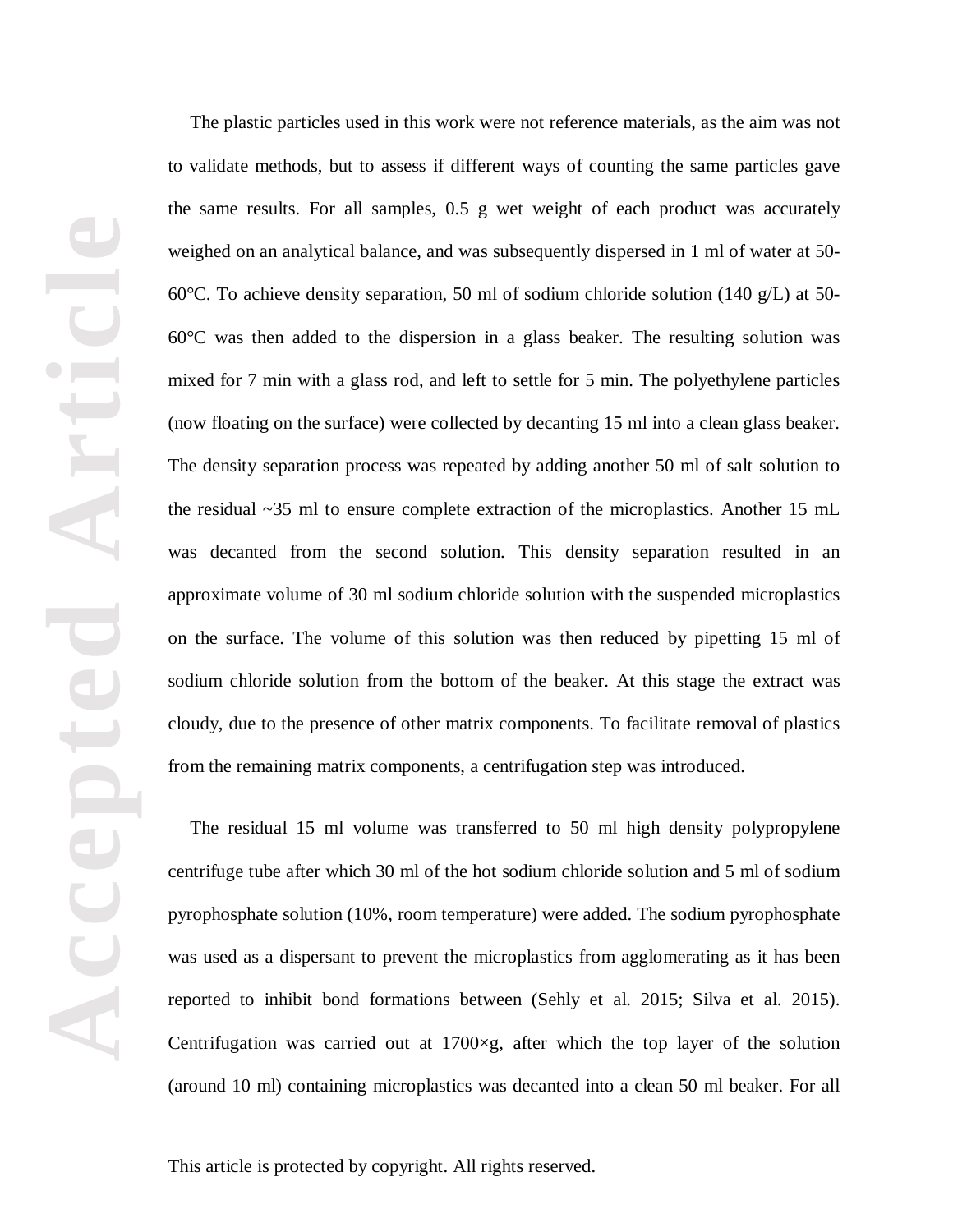density separation steps the temperature of the water  $(50-60^{\circ}C)$  and dispersal agent helped minimise loss of particles. Blank samples with no PCP added were also extracted through the whole process.

#### *Characterisation of microplastic particles*

*Particle size analysis by laser diffraction.* Following centrifugation, particle size analysis was undertaken using the CILAS 1180, with an operational range of 0.04 to 2,500 µm. This involved running background scans to ensure a consistent baseline particle count was reached between sample runs. The extracted microplastics were transferred from the 50 ml beaker into the CILAS 1180 tank with high purity,  $18M\Omega$ , water (MilliQ, Millipore, UK). This was followed by 30 ml of 10% sodium pyrophosphate solution and 50 mL of 10% methanol (to reduce surface tension) after which measurements for size distribution were conducted. After analysis, the sample was discharged from the particle size analyser and collected during the washing cycle. Recovery of microplastics from the instrument was confirmed by checking background readings.

*Characterisation by light microscopy.* Samples collected from the CILAS 1180 were transferred onto a 1.2 µm glass microfiber (GF/C) filter (Whatman) under vacuum and then washed off with 30 mL of ultrapure water at 50-60°C, into a 50 mL beaker. Pipetting from the bottom, the liquid below the floating polyethylene particles was then reduced until 10ml remained. The suspension was then agitated, and a 1 ml aliquot was transferred to a Sedgewick Rafter cell (SRC), etched with a 50 x 20 x 1 mm grid. The temperature of water used facilitated the transfer of microplastics to the SRC. Size and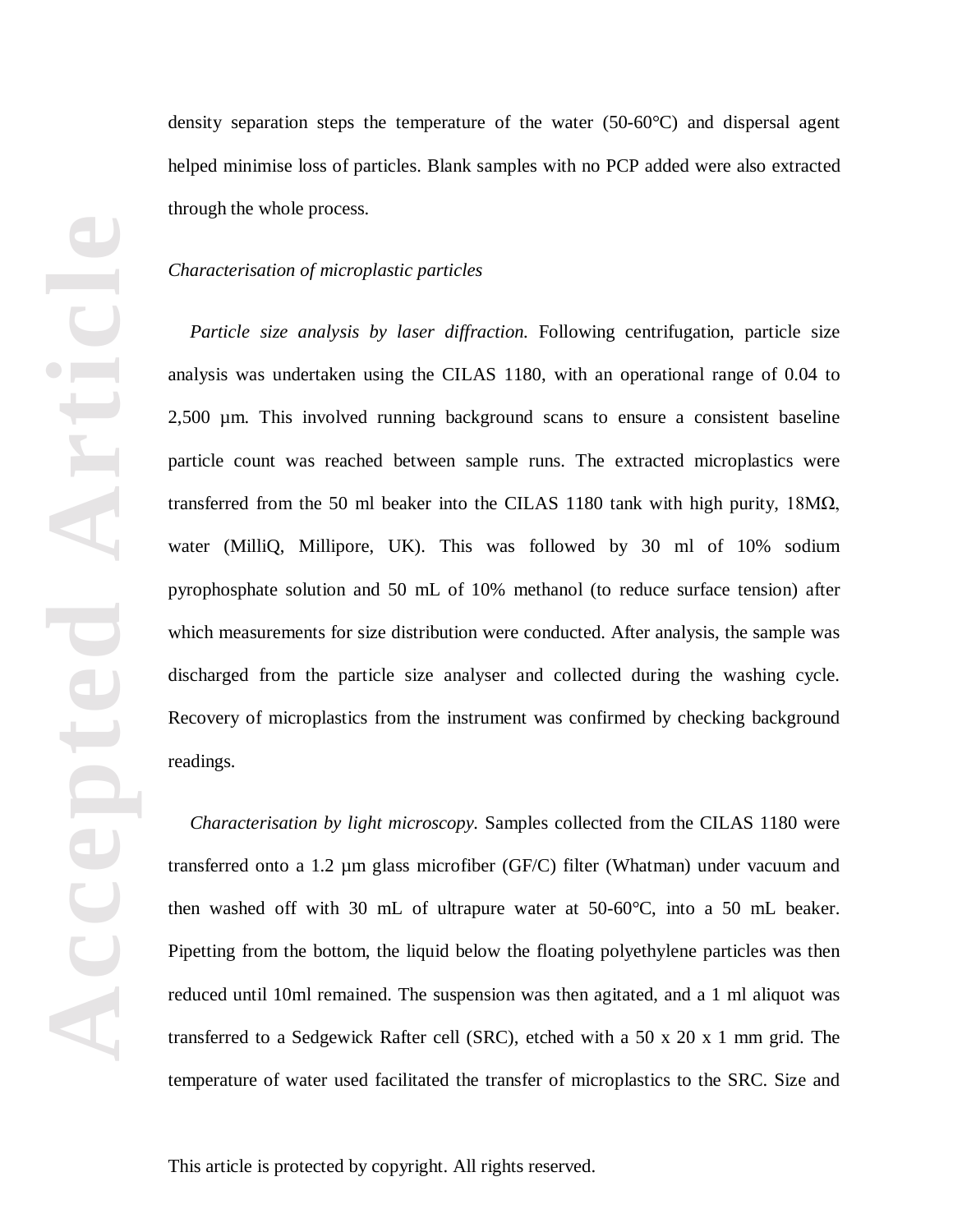particle count measurements were determined at 200x magnification with an Olympus BX 51 calibrated eyepiece binocular microscope with QCapture Pro 5.1 imaging software. The longest length of the first 100 particles counted in 6 randomly selected transects were measured and recorded for each slide. This was based on an statistical assessment of the technique (Renner, 2018). To determine particle size distribution, the data from the 100 particles from each replicate was pooled (n=300 particles from each sample were measured). Statistical analysis was conducted using R to undertake an analysis of variance (two-sample assuming unequal variance) with a post-hoc t-test.

*Imaging flow cytometry.* For the second pathway, 1 mL of the hot (50-60°C) agitated sample was pre-filtered  $(70 \mu m)$ , to protect the instrument flow path from larger particles) and transferred to a 1.5 mL microcentrifuge tube. The tube was placed onto the Amnis ImageStream with data acquired using the Inspire software. For each sample image capture was conducted at 20x magnification, with a 120  $\mu$ m  $\times$  256  $\mu$ m field of view using brightfield and the 488 nm laser set at 100 mW. To ensure only particles in the sample were captured, the calibration speed beads  $(1 \mu m)$  plastic spheres that are purposefully included in the carrier buffer to assist with instrument focussing) were turned off. Image acquisition was defined using the brightfield channel with data collection parameters of either 10,000 particles in focus or a 10-minute maximum acquisition time, whichever occurred first. Filter sterilised water was run on the system between samples to prevent cross-contamination. It was noted that in all samples (except for FS2), that larger microplastic particles appeared to settle quickly in the microcentrifuge tube prior to loading of the sample. Although the sample was then run immediately through the ImageStream (and particles were visible on the monitor), there was a short delay in actual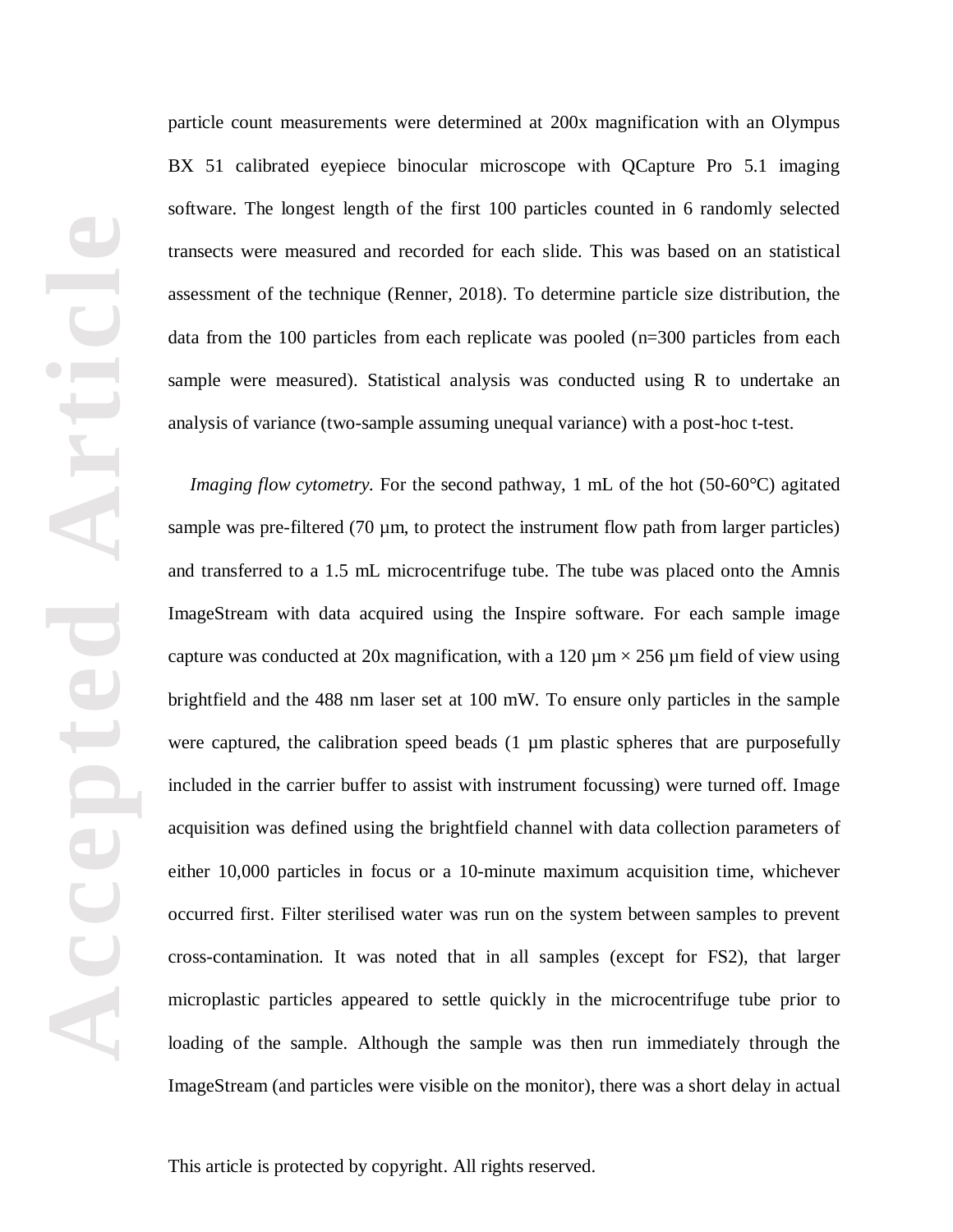data acquisition by the instrument. During this delay, larger particles were visible on the real time image display but were not recorded, and following commencement of data acquisition there was an apparent decline in both the size and number of particles with time, consistent with uptake of a non-homogenous sample.

The IDEAS version 6.2.65.0 software was used to analyse the microplastics data. The initial step gated for single particles which were defined via brightfield area versus aspect ratio (minor axis divided by major axis). Subsequently, particles that were in focus were analysed using the gradient root mean square (RMS) function. Using the gated single event for the in-focus population, a histogram of aspect ratio vs normalised frequency was plotted to identify elongated and circular particles. Finally, the diameter feature; which provides the diameter of the circle that has the same area of the object, was used to determine the size distribution for all particles.

*Polymer identification.* Ten fragments of microplastic from each sample were imaged using the µ-FTIR equipped with a focal plane array detector. Using the mid-IR range of between 700 and 4,000  $cm^{-1}$ , the spectral results were based on reflectance in imaging mode with two co-added scans per pixel, an aperture size of  $25 \mu m^2$  and at a spectral resolution of 16 cm<sup>-1</sup>. This method of spectra acquisition provides information about the identification of a polymer within minutes (Tagg et al. 2015; Corami et al. 2020). Spectra of polyethylene standards were collected and used for reference. A random selection of 10 particles from each sample was taken for FTIR identification.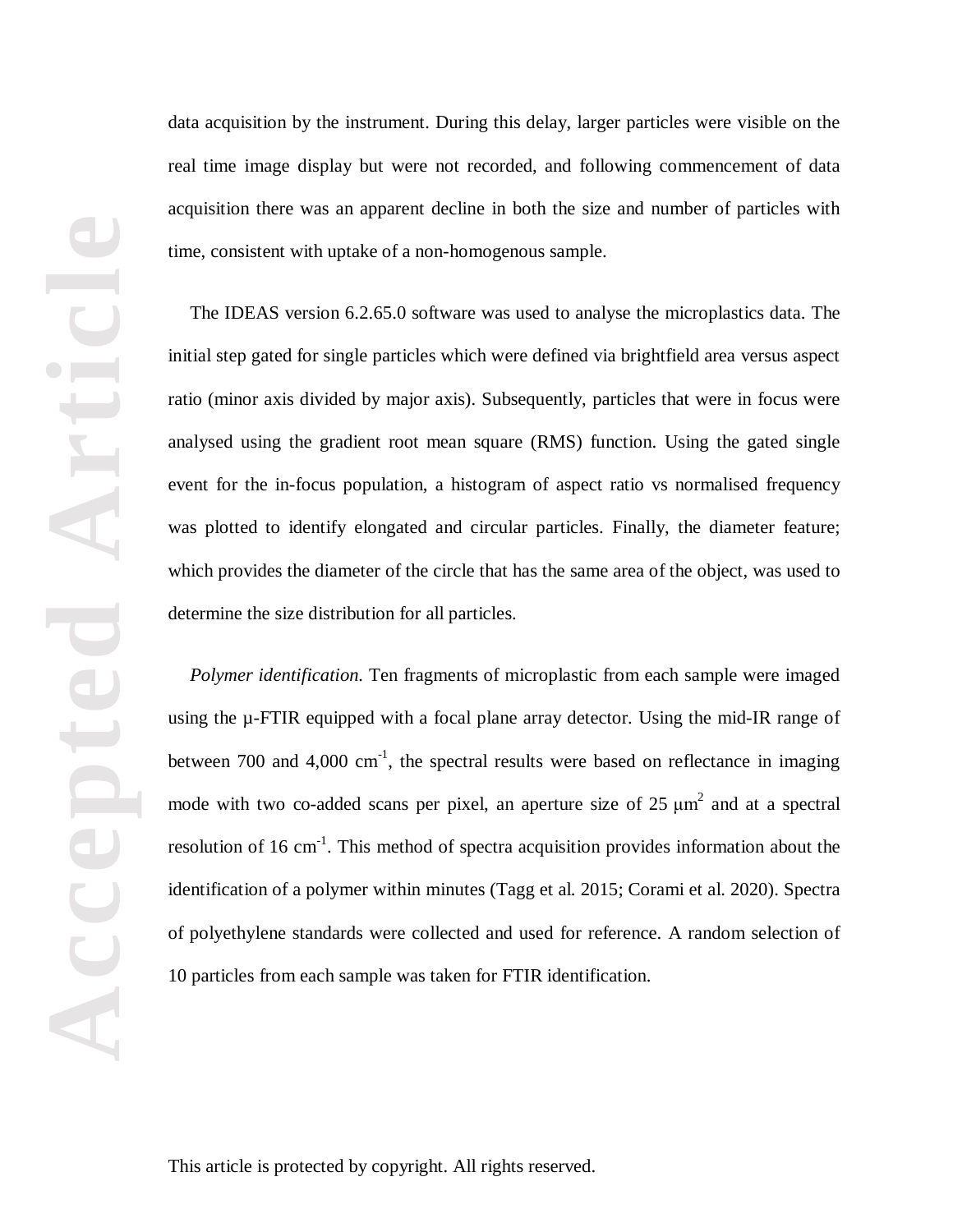#### **RESULTS AND DISCUSSION**

#### *Particle size distribution by laser diffraction*

Laser diffraction analysis indicated that all four products contained particles with sizes from the low micron range up to hundreds of microns (Figure 2) with no particles observed in blanks. The cut-off at the larger size range was steep in all cases and occurred between 300 and 900  $\mu$ m. At the lower end, distributions were more extended, and this was more pronounced in the toothpastes. Although the numbers of small particles were low and do not show on the graphs, the raw data demonstrated their occurrence in the PCPs at 0.2 to 0.5 µm. TP1 exhibited the narrowest particle size distribution in the major peak  $(200 - 400 \,\mu m)$  and FS2 the broadest  $(250 - 900 \,\mu m)$ . All samples had a minor peak at around 200 µm. Another study has also shown size distributions from 10 - 3,000 µm for particles in PCPs with one sample extending to around  $2,500 \mu$ m (Godoy et al. 2019). The particle size distribution indicated all samples exhibited high peaks between  $200 - 300 \mu m$  (TP1),  $300 \mu m$  (TP2),  $200 - 400 \mu m$  (FS1) and 300 µm (FS2). These peaks were fairly consistent with those reported in a study on the characterisation of microplastics in cosmetics (Napper et al. 2015; Godoy et al. 2019).

#### *Particle size distribution and number by microscopy*

Microplastics in all personal care products analysed were recorded in the size range of 5 - 483 µm (Table 2). In contrast, another study using microscopy has reported size ranges of 3 - 178 µm and another, 60 - 800 µm of microplastics (Chang 2015; Praveena et al. 2018). There was a statistically significant difference between the size of microplastics in products ( $p < 0.001$ ). A post-hoc Tukey's multiple comparisons of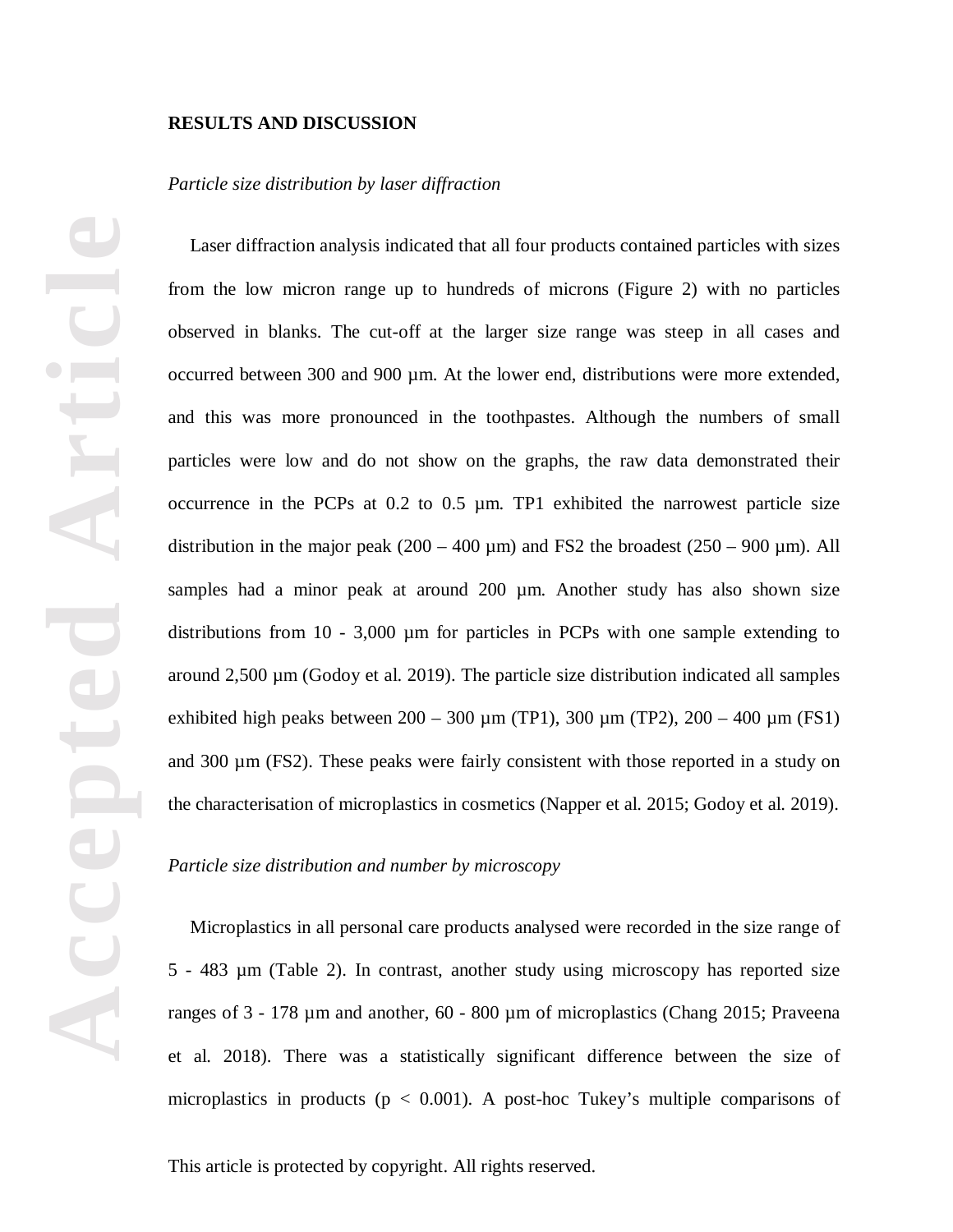means at the 95% family-wise confidence level, showed that the sizes of particles in TP1- TP2 and FS1-FS2 pairings were not significantly different but all other pairings showed significant differences in size. No particles were observed in the blanks.

The light microscopy technique allowed for the direct imaging of the microplastics in all samples, and a 2-D measurement of visible microplastics at 200x magnification was conducted. However, visual characterisation resulted in a narrower size distribution with a larger size at the lower end (5 µm cut-off) of the distribution compared to particle size analysis. Although microscopy did not identify the smaller particles, it did result in lower mean particle sizes in the PCPs compared to laser diffraction with the CILAS data (Table 3). It has been reported that microscopy tends to result in smaller particle size value averages compared to laser diffraction techniques, as a consequence of the different physical properties of the particles being measured and the magnification of the microscope used (De Cleyn et al. 2019).

As well as conducting size analysis, microscopy was used to count the number of microplastic particles present in the original PCPs, expressed as number per 100 g. The number of microplastics in the four PCPs varied from  $10.4\times10^6$  particles per 100 g in a tube of toothpaste to  $24.9\times10^6$  per 100 g in a facial wash. In comparison, using the same technique, another paper has reported between  $1.4\times10^5$  to  $2.8\times10^6$  particles per 100 mL (Napper et al. 2015).

### *Particle size distribution and number using imaging flow cytometry*

The analysis with the diameter feature showed that the particle size ranged from 1.1 to 33.7 µm, with FS2 and FS1 having the smallest and largest particles, respectively (Table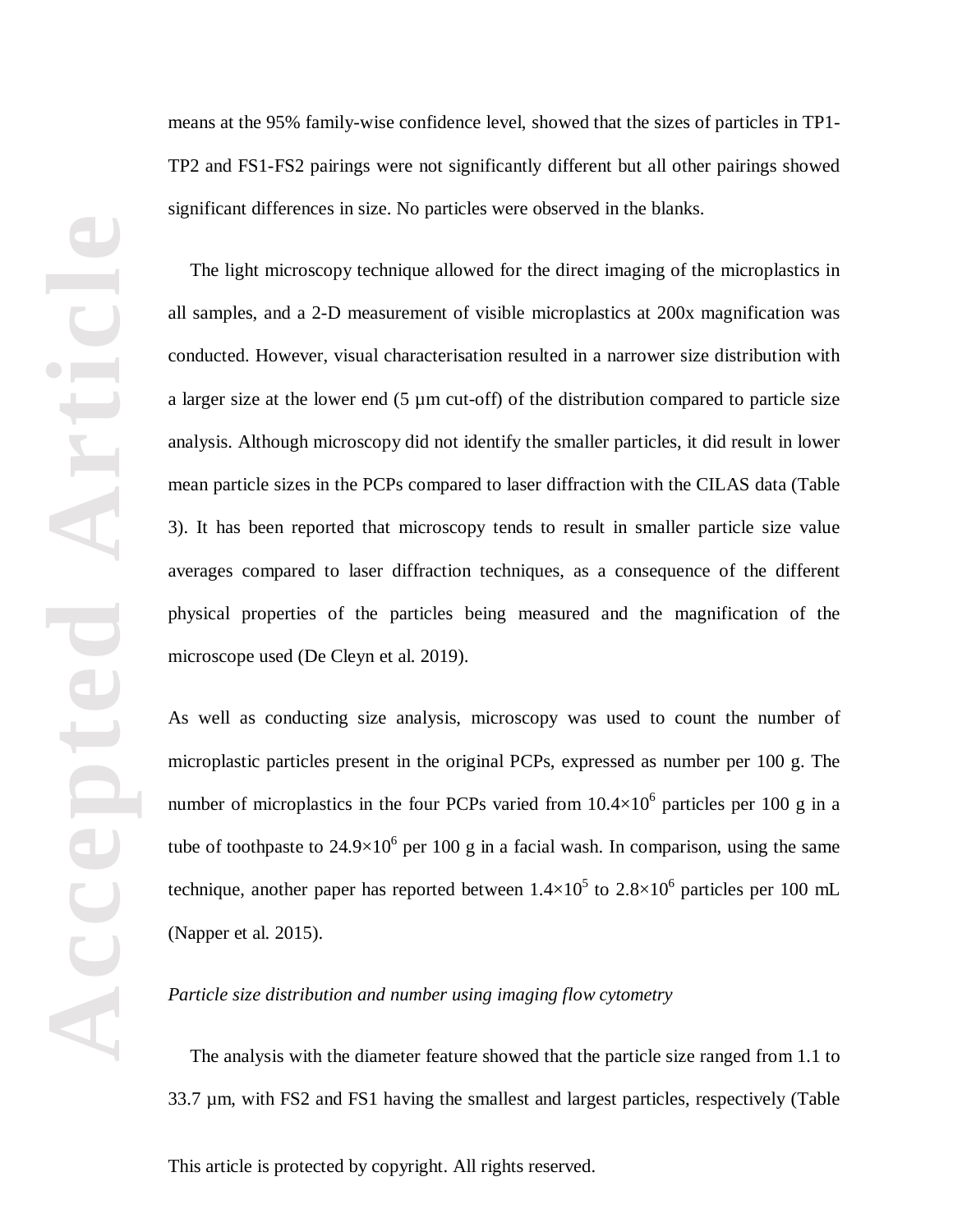4). At the lower end, this compares well with laser diffraction  $(0.2 \text{ to } 0.5 \text{ µm})$ , it is, however, important to note that the sample was pre-filtered through a 70 µm filter which excluded the higher range. However, it was apparent that imaging flow cytometry, with its ability to count and visualise each particle, observed many smaller particles than the other techniques, and there is some evidence that these were present in very large numbers in one sample.

The blank samples (filtered laboratory grade water) run through the imaging flow cytometer exhibited higher particle counts (in the range  $10^6 - 10^9$ ) than the microplastics present in all products, except for FS2. The number of particles per 100 g of product reported in Table 4, are blank corrected by subtracting blank values from the value for the sample. Only FS2 exhibited particle numbers well above background count, with  $3.7\times10^{9}$ particles per 100 g. The detection of particles in ultra-pure laboratory grade water possibly reflects the high sensitivity of the imaging flow cytometry technique when compared to other analytical techniques used in this study. The other techniques did not detect contaminants in blank samples. Although their presence and source is not easily explained in ultra-pure water, this finding illustrates the importance of reporting the results of blank samples; a notable absence in all microplastics studies. The evidence from FS2 of a high number of small particles in the low micron range is supported by observations reported in facial scrubs of 300 billion particles per gram in the sub-micron size range (Hernandez et al. 2017). It is apparent that analysis of PCPs using imaging flow cytometry showed 150 times more microplastics than other techniques in one sample. Although the number of microplastics was not determined in all samples, the technique offers a possible means of analyzing microplastics in the smaller micron range,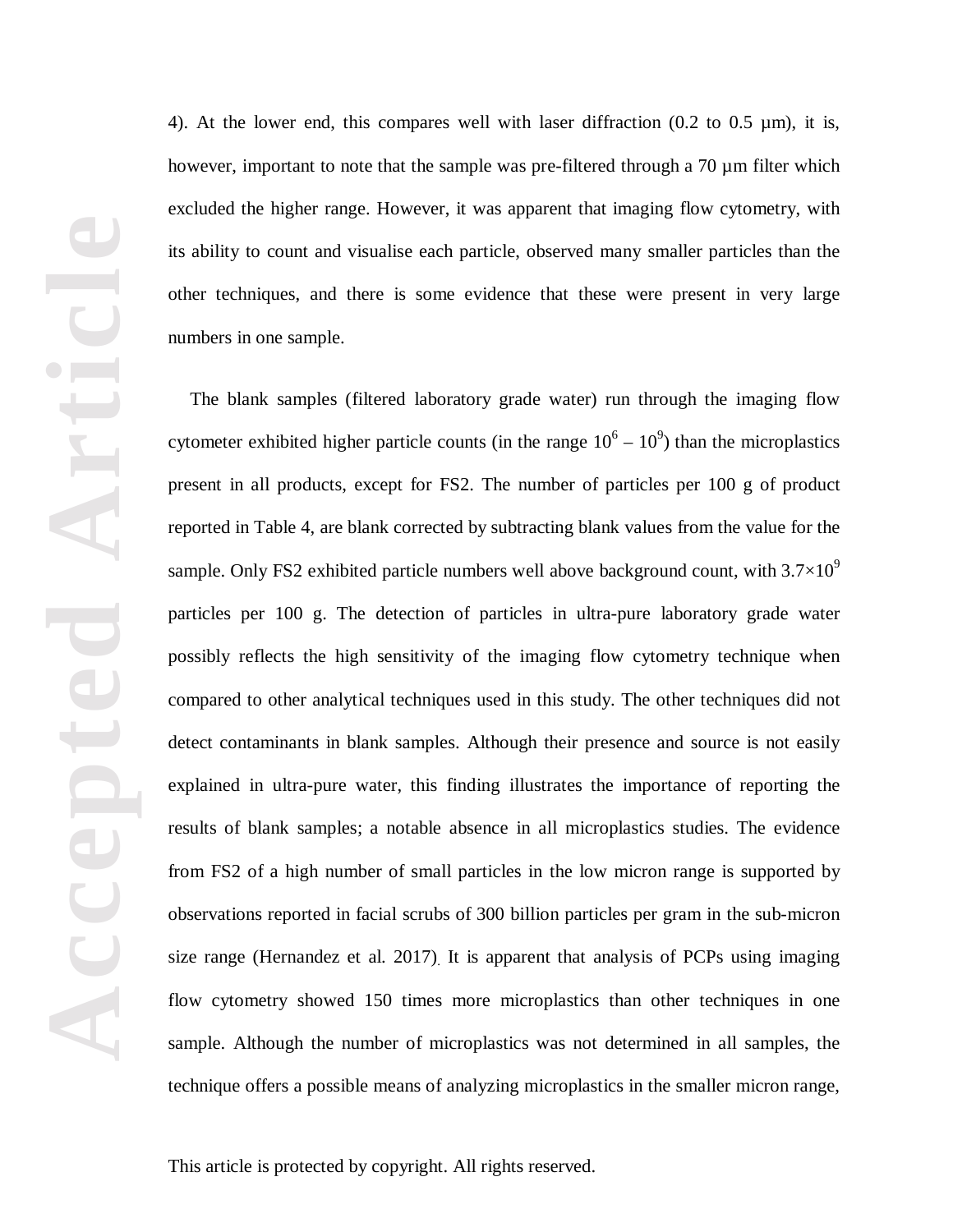Flow cytometry has been investigated for the analysis of material scraped from plastic surfaces in laboratory studies by Kaile et al. (2020). The approach involved the use of staining and detection of fluorescent particles to help differentiate the microplastics. The work also stated that "it is impossible to separate unstained PE particles from the background noise in the blank sample (milli-Q water with 10% DMSO)", possibly explaining findings observed in this work. It was found that staining with Nile Red and using fluorescence of the particles made analysis of 4 out of 9 plastics studied possible, but that challenges remained in relation to staining and aggregation of the dye. In a very different type of application, imaging flow cytometry has been used to study the uptake of microplastics by phagocytic cells, where it was able to differentiate cells that had taken up fluorescent polystyrene microplastic beads (Park et al. 2020).

On entering the environment, larger microplastics particles are likely to be ingested by organisms resulting in blockages along the digestive tract, injury and mortality (Taylor et al. 2016). By contrast, the smaller microplastics may adsorb toxic chemicals from the environment, and due to their large surface area to volume ratio (Taylor et al. 2016) may become a significant route of exposure to environmental chemicals (REF). In addition, the sorption and transfer of toxic chemicals by ingestion of prey, and smaller nanoparticles may be potential sources of harm to living organisms (Koelmans and Bakir 2016; Burton 2017).

### *Identification of the polymers using µ-FTIR*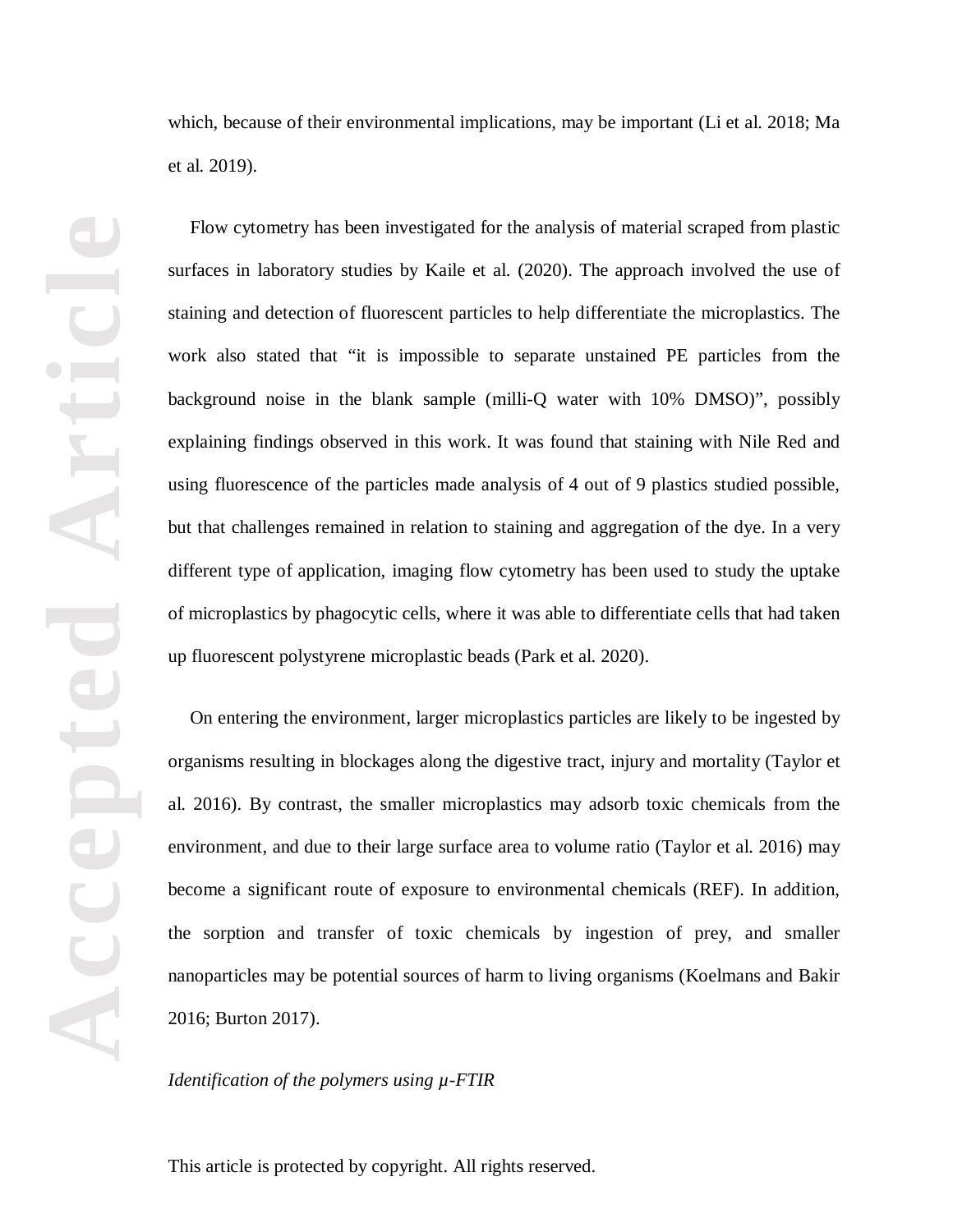Samples of particles from the PCPs were confirmed as polyethylene, based on the regions of absorbance indicative of the stretching of C-H  $(3000-2770 \text{ cm}^{-1})$  and bending of C-H  $(1500-1450 \text{ cm}^{-1})$  bonds present in particles. The reliability, non-destructive nature and ability to cross reference samples with already established libraries of functional groups for different polymers makes it a useful tool for microplastics studies (Pinto da Costa et al. 2019; Zarfl 2019)

#### *Future research directions for quantifying microplastics*

The issue of a lack of standardization of sampling and detection methods has been highlighted in a "critical review of current understanding and identification of future research needs" in relation to microplastics in the environment (Akdogan and Guven 2020). Microscopy is a common approach, however, it is laborious to undertake and quantification can be subjective depending on the user and magnification. Automation using flow cytometry remains a challenge and also appears to have limitations related to the detection of false positives due to artifacts from staining (Kaile et al. 2020). The staining approach may be a pre-requisite for analysis using automated methods, however, issues around the ability of stains as used by Kaile et al. (2020), to work effectively on weathered particles from the environment, rather than on particles made in the laboratory maybe a further challenge to the approach.

Overall, there is a consistent recognition in the literature around the resolution of issues for the methods of detection, sampling, analysis and characterization of microplastics. Authors such as Wong et al. (2020), highlighted this "particularly in terms of their accuracy, reliability, simplicity and efficiency" and concluded that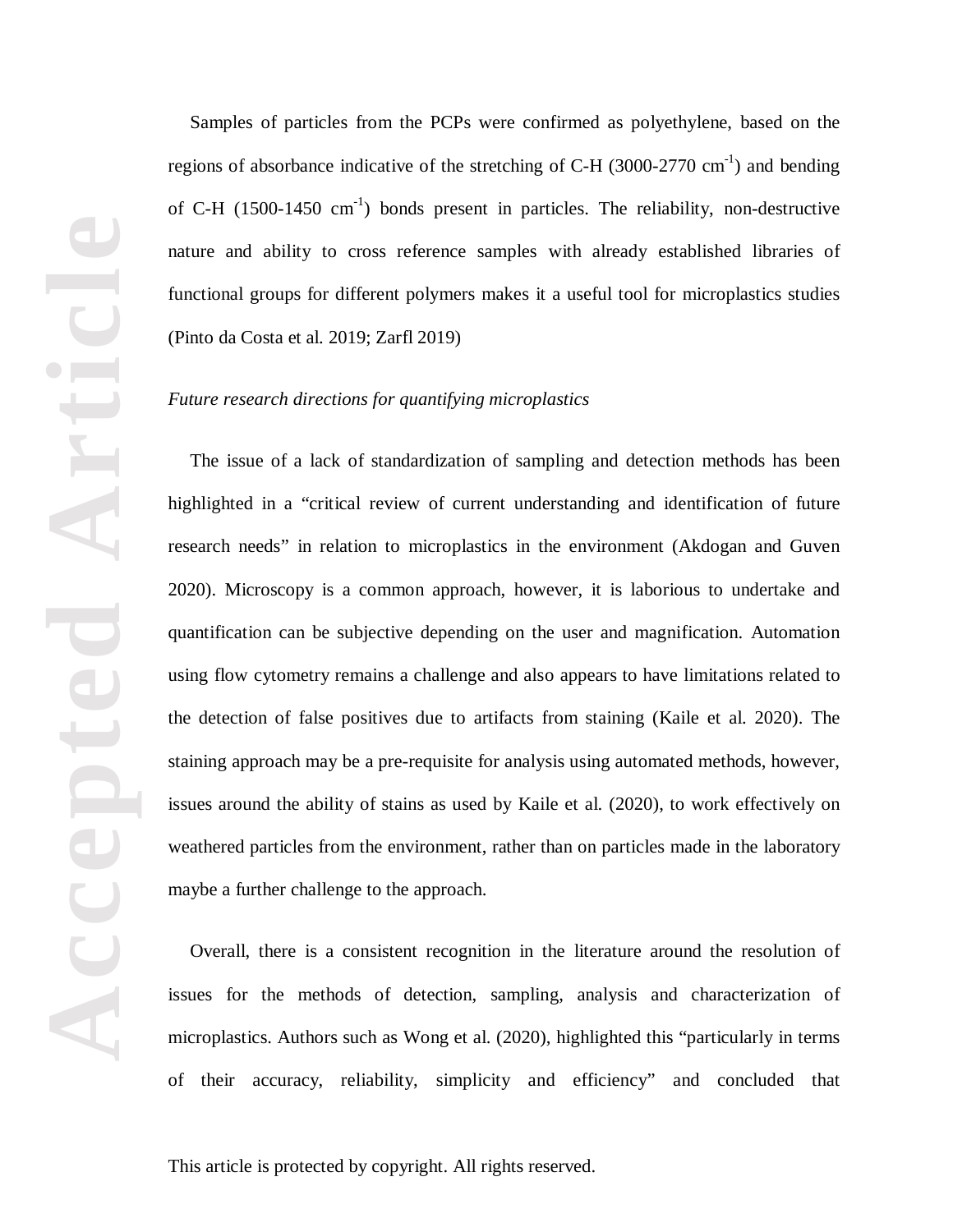standardization was required. Similar views regarding standardization and a need to increase the speed of processing focusing on automation have been expressed in relation to sampling river systems (Campanale et al. 2020). In a review of studies related to the ingestion and trophic transfer of plastic particles, the view in relation to quantification is again expressed as "development and application of standardized analytical methods are urgently needed to better understand spatial and temporal trends" (Gouin 2020). It is clear that counting and characterization underpin our understanding of the sources, fate, behavior and effects of microplastics in the environment, but that standardization is needed to ensure parity of findings from measurements conducted around the world.

#### **CONCLUSIONS**

Based on the analysis of four personal care products, this research shows that no single technique will offer a complete solution to the characterization of microplastics. The different techniques have apparent trade-offs with respect to sensitivity, specificity and precision, because the human eye and instrumental detectors see differently, and also report what they find differently. Although showing promise, automated approaches such as flow cytometry still require further development before being applied to field samples. In order for microplastic research to be useful, is important that scientists have the necessary tools to accurately measure microplastics in the environment, and the need for standardised methods and reference materials is frequently highlighted in the literature.

*Acknowledgments--*The authors acknowledge the support from staff of the Experimental Techniques Centre at Brunel University London for the use of the µ-FTIR and Christine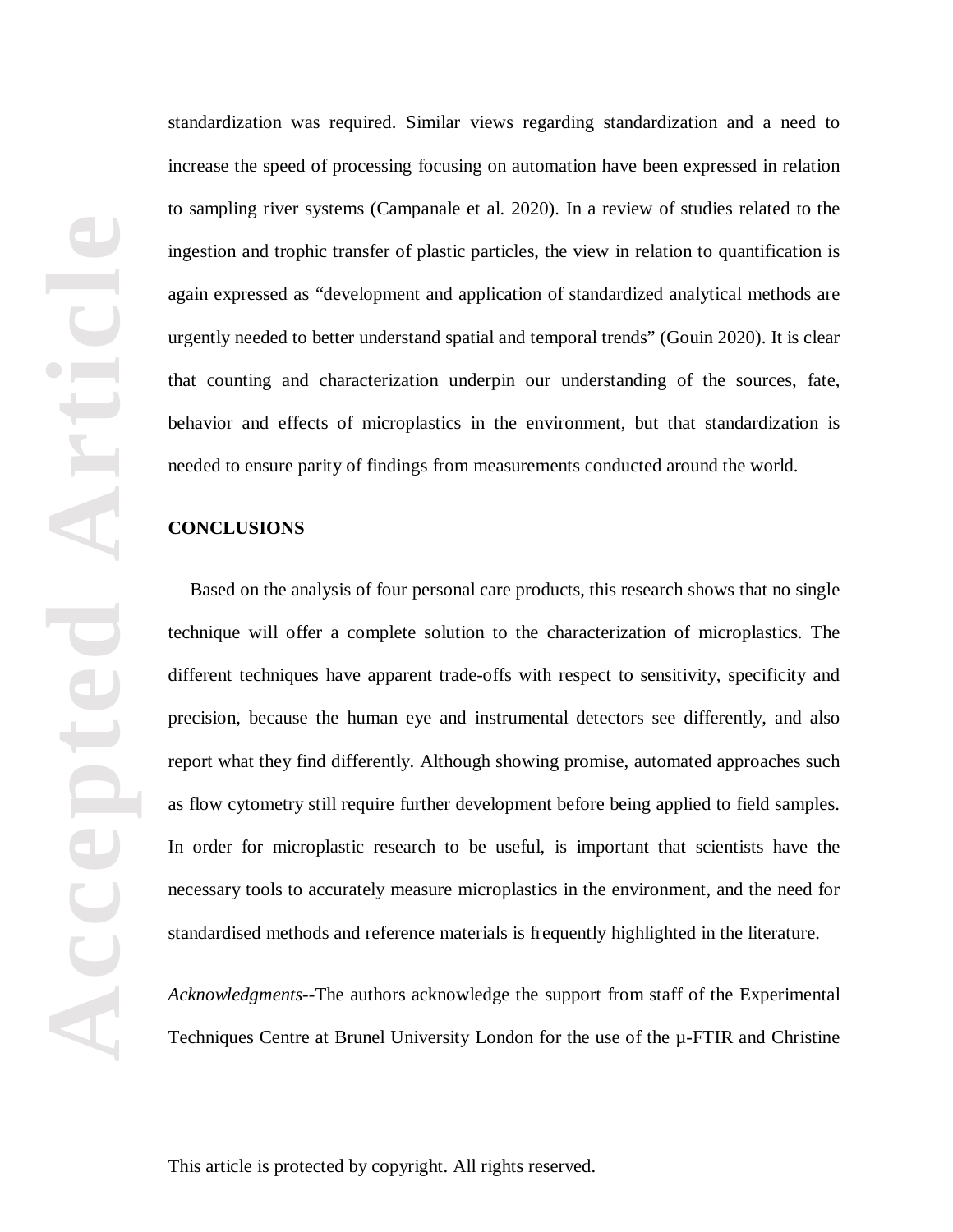Probst and PJ Chana from Amnis Corporation, for their advice on using the ImageStream.

*Author Contribution Statement--*K. Renner, H. Foster, E. Routledge and M. Scrimshaw all contributed to experimental conception and design. K. Renner and H. Foster performed experimental work and data analysis. K. Renner, H. Foster and M. Scrimshaw wrote the manuscript and E. Routledge reviewed the manuscript.

*Data availability statement*—Data, associated metadata, and calculation tools are available from the corresponding author (mark.scrimshaw@brunel.ac.uk)

## **REFERENCES**

Akdogan Z, Guven B. 2019. Microplastics in the environment: A critical review of current understanding and identification of future research needs. *Environ Pollut* 254:113011. doi:10.1016/j.envpol.2019.113011.

Alimi OS, Farner Budarz J, Hernandez LM, Tufenkji N. 2018. Microplastics and Nanoplastics in Aquatic Environments: Aggregation, Deposition, and Enhanced Contaminant Transport. *Environ Sci Technol* 52:1704–1724. doi:10.1021/acs.est.7b05559.

Anderson PJ, Warrack S, Langen V, Challis JK, Hanson ML, Rennie MD. 2017. Microplastic contamination in Lake Winnipeg, Canada. *Environ Pollut* 225:223–231. doi:10.1016/j.envpol.2017.02.072.

Beaumont NJ, Aanesen M, Austen MC, Börger T, Clark JR, Cole M, Hooper T,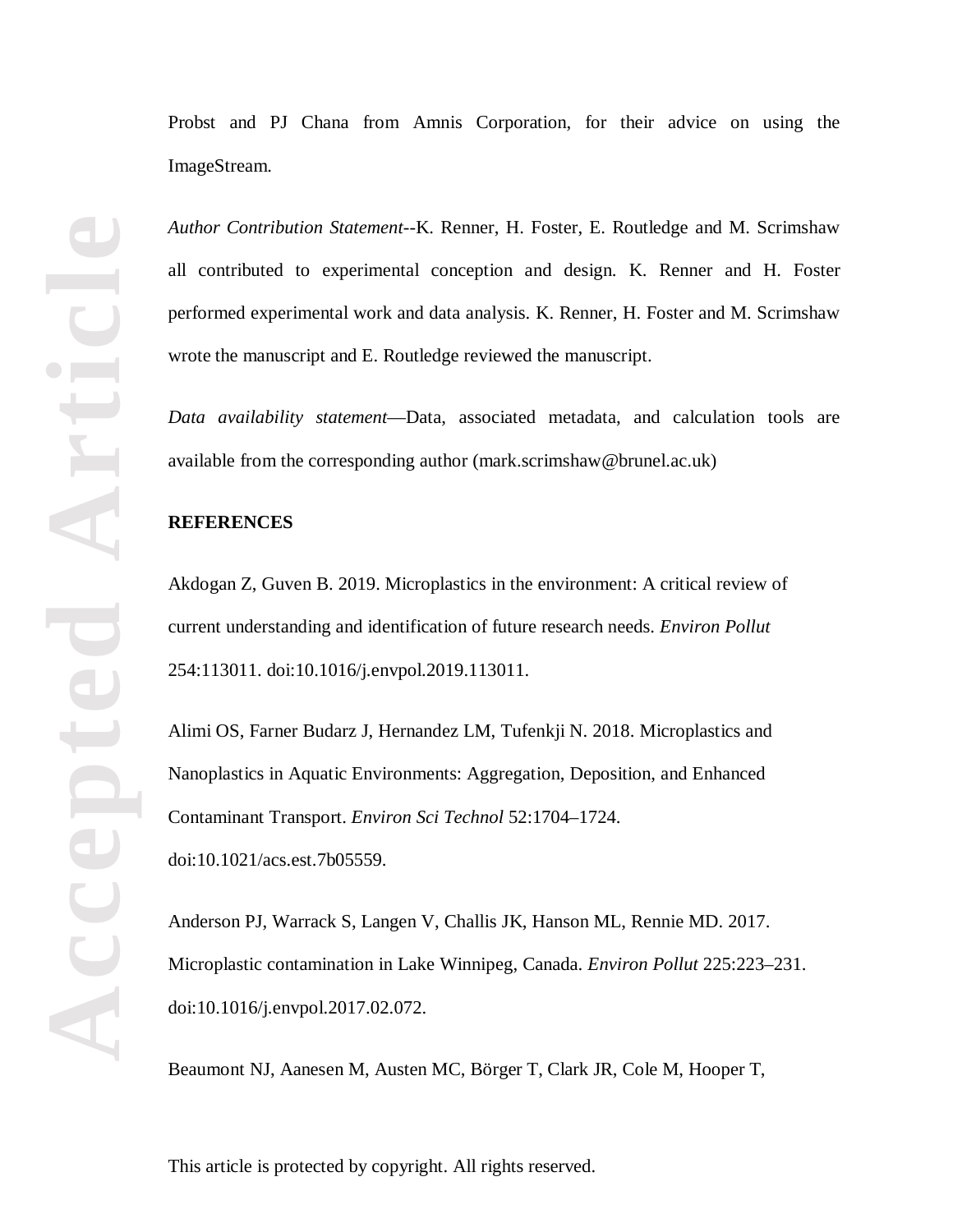Lindeque PK, Pascoe C, Wyles KJ. 2019. Global ecological, social and economic impacts of marine plastic. *Mar Pollut Bull* 142:189–195. doi:10.1016/J.MARPOLBUL.2019.03.022.

Briassoulis D, Pikasi A, Briassoulis C, Mistriotis A. 2019. Disintegration behaviour of bio-based plastics in coastal zone marine environments: A field experiment under natural conditions. *Sci Total Environ* 688:208–223. doi:10.1016/j.scitotenv.2019.06.129.

Burton GA. 2017. Stressor Exposures Determine Risk: So, Why Do Fellow Scientists Continue To Focus on Superficial Microplastics Risk? *Environ Sci Technol* 51:13515– 13516. doi:10.1021/acs.est.7b05463.

Cabernard L, Roscher L, Lorenz C, Gerdts G, Primpke S. 2018. Comparison of Raman and Fourier Transform Infrared Spectroscopy for the Quantification of Microplastics in the Aquatic Environment. *Environ Sci Technol* 52:13279–13288. doi:10.1021/acs.est.8b03438.

Campanale CS, Savino I, Pojar I, Massarelli C, Uricchio VF. 2020. "A Practical Overview of Methodologies for Sampling and Analysis of Microplastics in Riverine Environments" *Sustainability* 12:6755. doi:10.3390/su12176755

Ceccarini A, Corti A, Erba F, Modugno F, La Nasa J, Bianchi S, Castelvetro V. 2018. The Hidden Microplastics: New Insights and Figures from the Thorough Separation and Characterization of Microplastics and of Their Degradation Byproducts in Coastal Sediments. *Environ Sci Technol* 52:5634–5643. doi:10.1021/acs.est.8b01487.

Chang M. 2015. Reducing microplastics from facial exfoliating cleansers in wastewater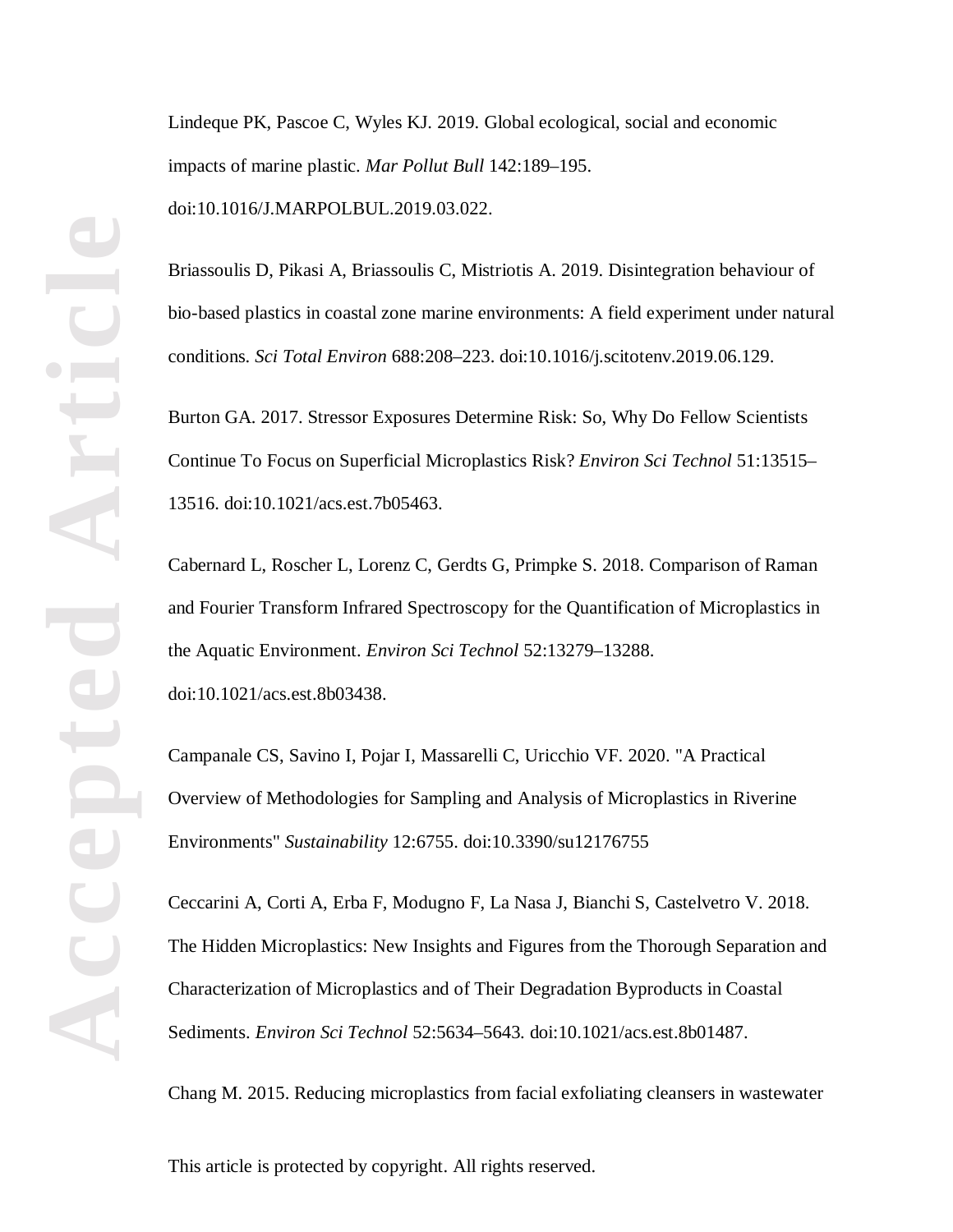through treatment versus consumer product decisions. *Mar Pollut Bull* 101:330–333. doi:10.1016/j.marpolbul.2015.10.074.

De Cleyn E, Holm R, Van den Mooter G. 2019. Size Analysis of Small Particles in Wet Dispersions by Laser Diffractometry: A Guidance to Quality Data. *J Pharm Sci* 108:1905–1914. doi:10.1016/j.xphs.2018.12.010.

de Souza Machado AA, Kloas W, Zarfl C, Hempel S, Rillig MC. 2018. Microplastics as an emerging threat to terrestrial ecosystems. *Glob Chang Biol* 24(4):1405–1416. doi:10.1111/gcb.14020. http://doi.wiley.com/10.1111/gcb.14020.

Corami F, Rosso B, Bravo B, Gambaro A, Barbante C. 2020. A novel method for purification, quantitative analysis and characterization of microplastic fibers using Micro-FTIR. *Chemosphere* 238:124564. doi:10.1016/J.CHEMOSPHERE.2019.124564.

Erni-Cassola G, Zadjelovic V, Gibson MI, Christie-Oleza JA. 2019. Distribution of plastic polymer types in the marine environment; A meta-analysis. *J Hazard Mater* 369:691–698. doi:10.1016/j.jhazmat.2019.02.067.

Germanov ES, Marshall AD, Bejder L, Fossi MC, Loneragan NR. 2018. Microplastics: No Small Problem for Filter-Feeding Megafauna. T*rends Ecol Evol* 33:227–232. doi:10.1016/J.TREE.2018.01.005.

Godoy V, Martín-Lara MA, Calero M, Blázquez G. 2019. Physical-chemical characterization of microplastics present in some exfoliating products from Spain. *Mar Pollut Bull* 139:91–99. doi:10.1016/j.marpolbul.2018.12.026.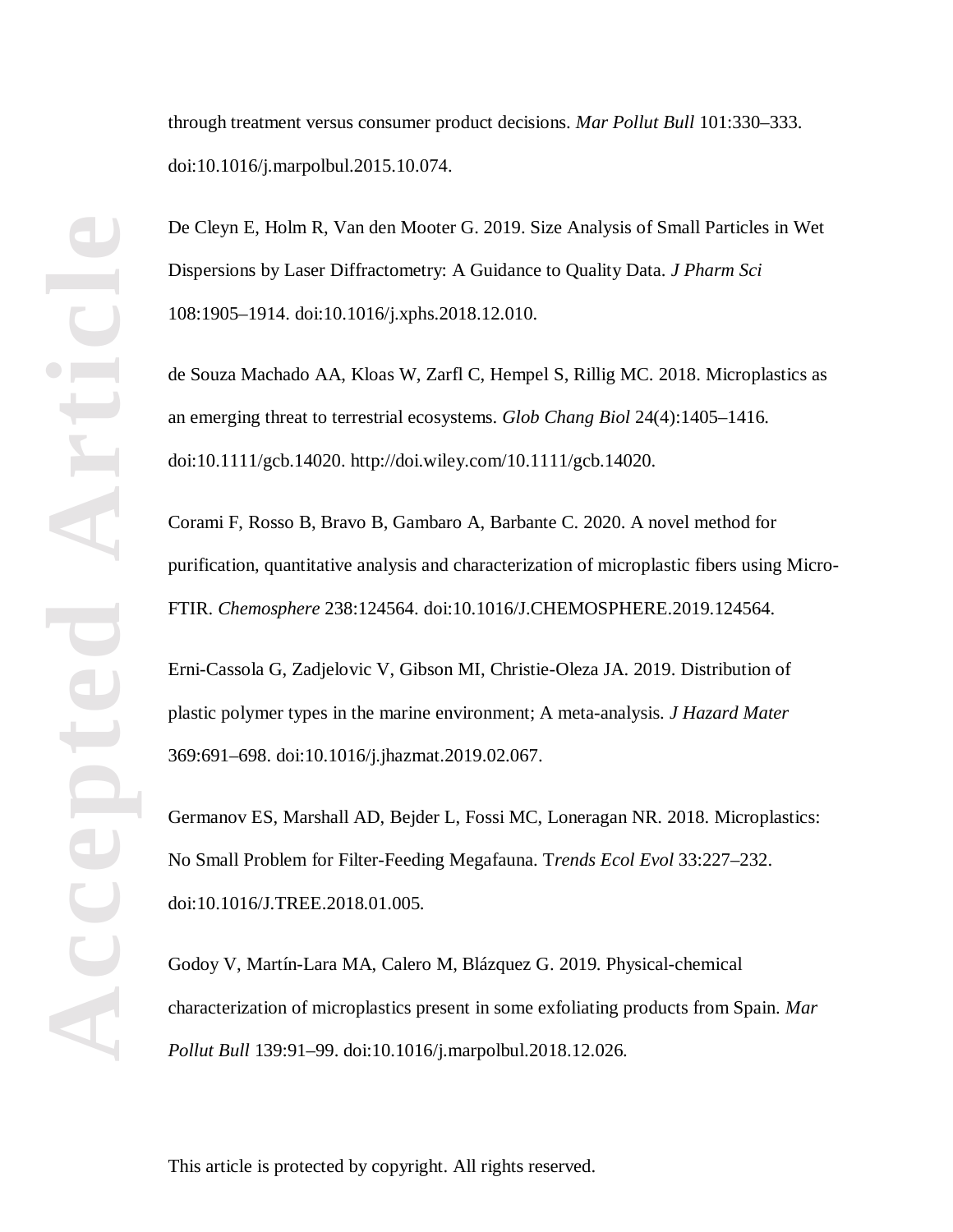Gouin, T. 2020. Toward an Improved Understanding of the Ingestion and Trophic Transfer of Microplastic Particles: Critical Review and Implications for Future Research. *Environ Toxicol Chem* 39: 1119-1137. doi: 10.1002/etc.4718.

Henry B, Laitala K, Klepp IG. 2019. Microfibres from apparel and home textiles: Prospects for including microplastics in environmental sustainability assessment. *Sci Total Environ* 652:483–494. doi:10.1016/J.SCITOTENV.2018.10.166.

Hernandez LM, Yousefi N, Tufenkji N. 2017. Are There Nanoplastics in Your Personal Care Products? *Environ Sci Technol Lett* 4:280–285. doi:10.1021/acs.estlett.7b00187.

Hintersteiner I, Himmelsbach M. 2015. Characterization and quantitation of polyolefin microplastics in personal-care products using high-temperature gel-permeation chromatography. *Anal Bioanal Chem* 407, 253–1259. doi: 10.1007/s00216-014-8318-2

Imhof HK, Laforsch C, Wiesheu AC, Schmid J, Anger PM, Niessner R, Ivleva NP. 2016. Pigments and plastic in limnetic ecosystems: A qualitative and quantitative study on microparticles of different size classes. *Water Res* 98:64–74. doi:10.1016/j.watres.2016.03.015.

Kaile N, Lindivat M, Elio J, Thuestad G, Crowley QG, Hoell IA. 2020. Preliminary results from detection of microplastics in liquid samples using flow cytometry. *Front Mar Sci* 7:552688. doi:10.3389/fmars.2020.552688

Käppler A, Fischer M, Scholz-Böttcher BM, Oberbeckmann S, Labrenz M, Fischer D, Eichhorn K-J, Voit B. 2018. Comparison of μ-ATR-FTIR spectroscopy and py-GCMS as identification tools for microplastic particles and fibers isolated from river sediments.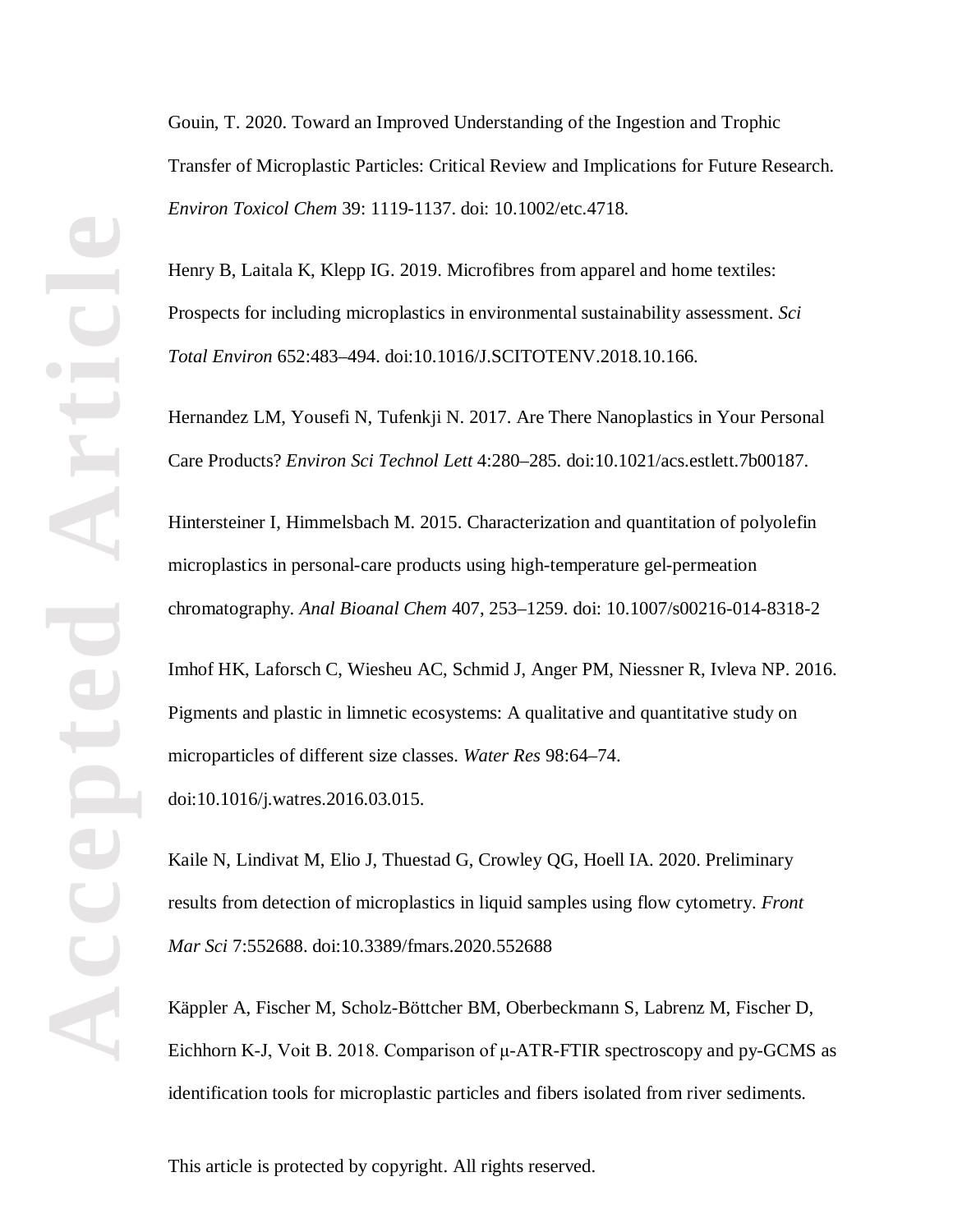*Anal Bioanal Chem* 410:5313–5327. doi:10.1007/s00216-018-1185-5.

Kazour M, Terki S, Rabhi K, Jemaa S, Khalaf G, Amara R. 2019. Sources of microplastics pollution in the marine environment: Importance of wastewater treatment plant and coastal landfill. *Mar Pollut Bull* 146:608–618. doi:10.1016/j.marpolbul.2019.06.066.

Koelmans AA, Bakir A, Burton GA, Janssen CR. 2016. Microplastic as a Vector for Chemicals in the Aquatic Environment: Critical Review and Model-Supported Reinterpretation of Empirical Studies. *Environ Sci Technol* 50: 3315-3326. doi: 10.1021/acs.est.5b06069.

Lehtiniemi M, Hartikainen S, Näkki P, Engström-Öst J, Koistinen A, Setälä O. 2018. Size matters more than shape: Ingestion of primary and secondary microplastics by small predators. Food Webs 17:e00097–e00097. doi:10.1016/J.FOOWEB.2018.E00097.

Lenz R, Enders K, Nielsen TG. 2016. Microplastic exposure studies should be environmentally realistic. *Proc Natl Acad Sci USA* 113:E4121–E4122. doi:10.1073/pnas.1606615113.

Li J, Liu H, Paul Chen J. 2018. Microplastics in freshwater systems: A review on occurrence, environmental effects, and methods for microplastics detection. *Water Res* 137:362–374. doi:10.1016/j.watres.2017.12.056.

Ma J, Zhao J, Zhu Z, Li L, Yu F. 2019. Effect of microplastic size on the adsorption behavior and mechanism of triclosan on polyvinyl chloride. *Environ Pollut* 254:113104. doi:10.1016/j.envpol.2019.113104.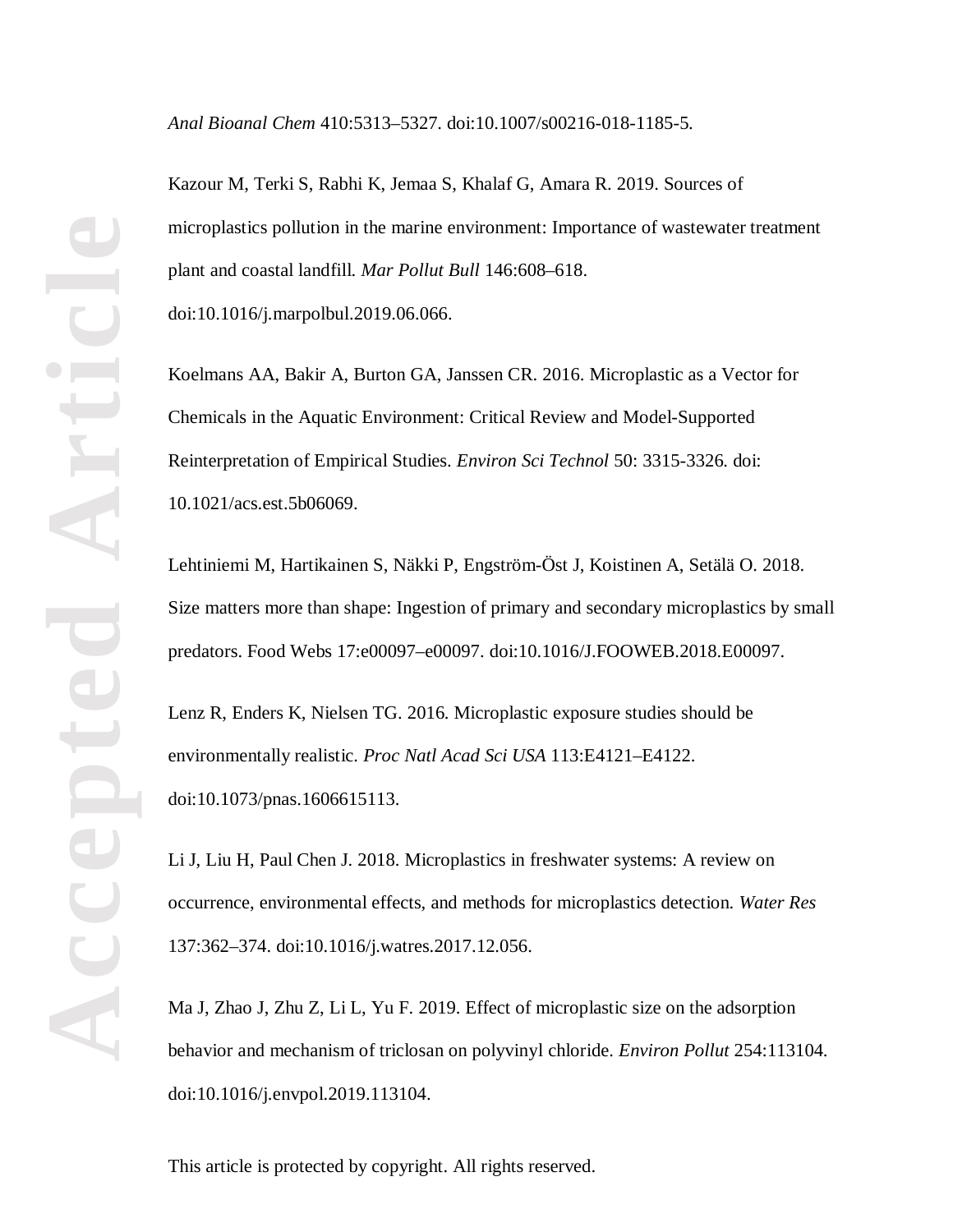Napper IE, Bakir A, Rowland SJ, Thompson RC. 2015. Characterisation, quantity and sorptive properties of microplastics extracted from cosmetics. *Mar Pollut Bull* 99(1– 2):178–185. doi:10.1016/j.marpolbul.2015.07.029.

Nguyen B, Claveau-Mallet D, Hernandez LM, Xu EG, Farner JM, Tufenkji N. 2019. Separation and Analysis of Microplastics and Nanoplastics in Complex Environmental Samples. *Acc Chem Res* 52:858–866. doi:10.1021/acs.accounts.8b00602.

Park Y, Abihssira-García IS, Thalmann S, Wiegertjes GF, Barreda DR, Olsvik PA, Kiron V. 2020. Imaging flow cytometry protocols for examining phagocytosis of microplastics and bioparticles by immune cells of aquatic animals. Front Immunol 11:203. doi: 10.3389/fimmu.2020.00203

Pinto da Costa J, Reis V, Paço A, Costa M, Duarte AC, Rocha-Santos T. 2019. Micro(nano)plastics – Analytical challenges towards risk evaluation. *TrAC Trends Anal Chem* 111:173–184. doi:10.1016/J.TRAC.2018.12.013.

Praveena SM, Shaifuddin SNM, Akizuki S. 2018. Exploration of microplastics from personal care and cosmetic products and its estimated emissions to marine environment: An evidence from Malaysia. *Mar Pollut Bull* 136:135–140. doi:10.1016/j.marpolbul.2018.09.012.

Renner G, Schmidt TC, Schram J. 2018. Analytical methodologies for monitoring micro(nano)plastics: Which are fit for purpose? *Curr Opin Environ Sci Heal* 1:55–61. doi:10.1016/j.coesh.2017.11.001.

Renner K. 2018. Particle size analysis, Quantification, and Identification of Microplastics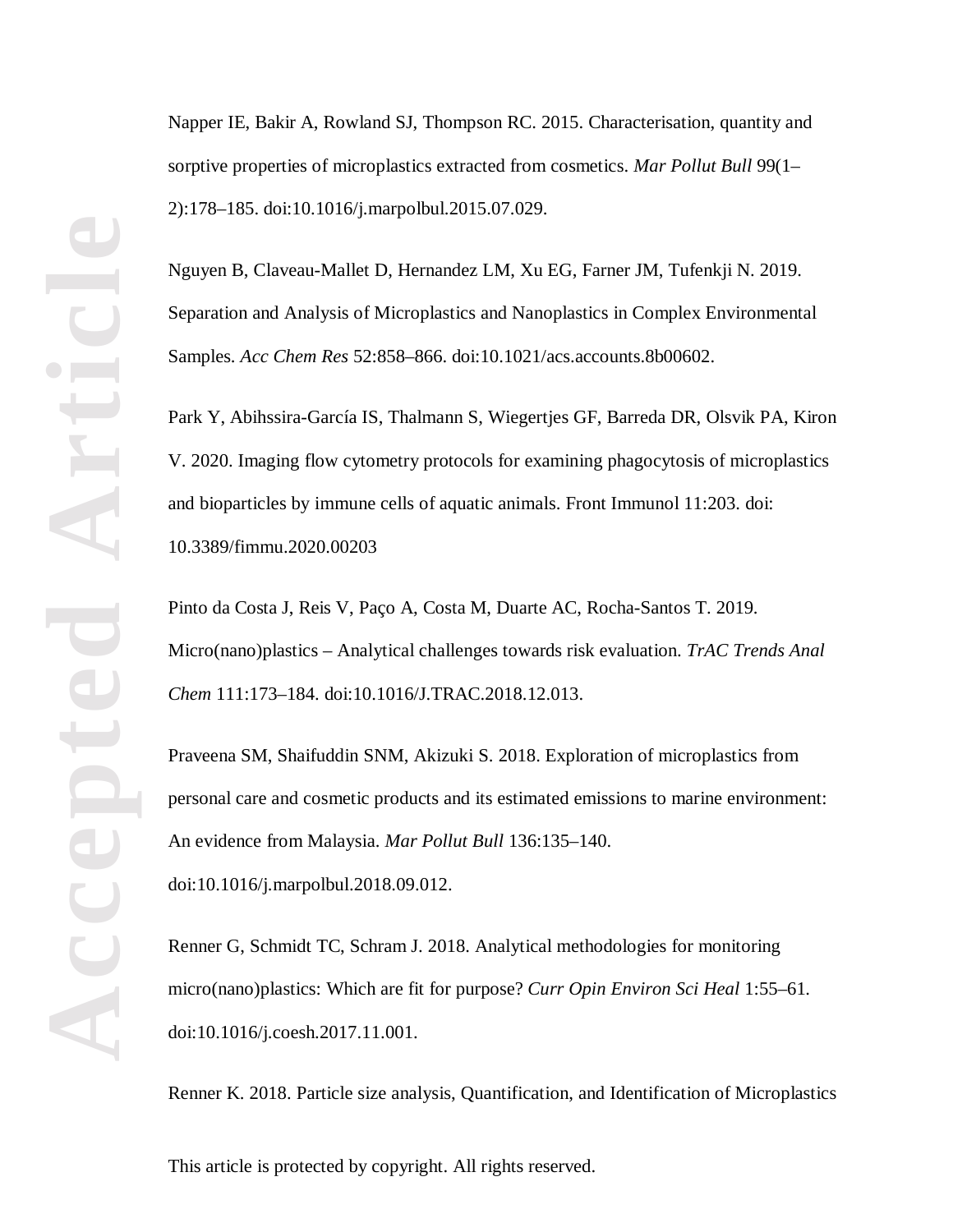in Selected Consumer Products: A Critical Comparison of Methods and Analytical Techniques. PhD Thesis. Brunel University London. http://bura.brunel.ac.uk/handle/2438/17133.

Rezania S, Park J, Md Din MF, Mat Taib S, Talaiekhozani A, Kumar Yadav K, Kamyab H. 2018. Microplastics pollution in different aquatic environments and biota: A review of recent studies. *Mar Pollut Bull* 133:191–208. doi:10.1016/j.marpolbul.2018.05.022.

Ryan PG. 2018. Entanglement of birds in plastics and other synthetic materials. *Mar Pollut Bull* 135:159–164. doi:10.1016/j.marpolbul.2018.06.057.

Sehly K, Chiew HL, Li H, Song A. 2015. Stability and ageing behaviour and the formulation of potassium-based drilling muds. *Appl Clay Sci* 104:309-317. Doi: 10.1016/j.clay.2014.12.013.

Sharma S, Chatterjee S. 2017. Microplastic pollution, a threat to marine ecosystem and human health: a short review. *Environ Sci Pollut Res* 24:21530–2154. doi:10.1007/s11356-017-9910-8.

Silva JHS, Deenik JL, Yost RS, Bruland GL, Crow SE. 2015. Improving clay content measurement in oxidic and volcanic ash soils of Hawaii by increasing dispersant concentration and ultrasonic energy levels. *Geoderma* 237-238:211-233. doi:10.1016/j.geoderma.2014.09.008.

Silva AB, Bastos AS, Justino CIL, da Costa JP, Duarte AC, Rocha-Santos TAP. 2018. Microplastics in the environment: Challenges in analytical chemistry - A review. *Anal Chim Acta* 1017:1–19. doi:10.1016/j.aca.2018.02.043.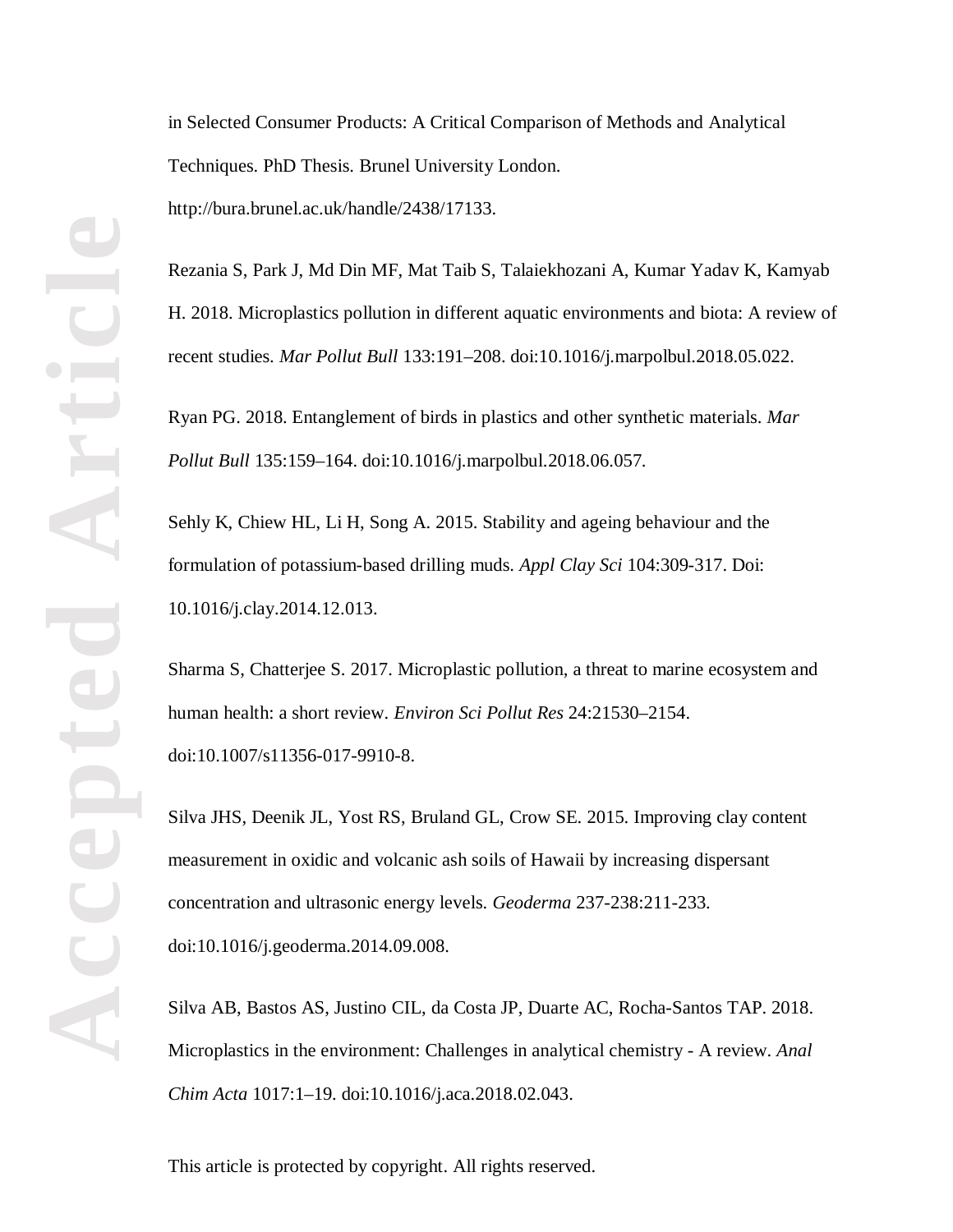Slotwinski JA, Garboczi EJ, Stutzman PE, Ferraris CF, Watson SS, Peltz MA.2014. Characterization of Metal Powders Used for Additive Manufacturing. *NIST J Res* 119:461-493. doi:10.6028/jres.119.018.

Tagg AS, Sapp M, Harrison JP, Ojeda JJ. 2015. Identification and Quantification of Microplastics in Wastewater Using Focal Plane Array-Based Reflectance Micro-FT-IR Imaging. *Anal Chem* 87:6032–6040. doi: 10.1021/acs.analchem.5b00495

Taylor M, Gwinnett C, Robinson, L, Woodall LC. 2016. Plastic microfibre ingestion by deep-sea organisms. *Sci Rep* 6: 33997. doi: 10.1038/srep33997

Toussaint B, Raffael B, Angers-Loustau A, Gilliland D, Kestens V, Petrillo M, Rio-Echevarria IM, Van den Eede G. 2019. Review of micro- and nanoplastic contamination in the food chain. Food Addit Contam - Part A *Chem Anal Control Expo Risk Assess* 36:639–673. doi:10.1080/19440049.2019.1583381.

Windsor FM, Tilley RM, Tyler CR, Ormerod SJ. 2019. Microplastic ingestion by riverine macroinvertebrates. *Sci Total Environ* 646:68–74. doi:10.1016/J.SCITOTENV.2018.07.271.

Wolff S, Kerpen J, Prediger J, Barkmann L, Müller L. 2019. Determination of the microplastics emission in the effluent of a municipal waste water treatment plant using Raman microspectroscopy. *Water Res X* 2:100014. doi:10.1016/J.WROA.2018.100014.

Wong JKH, Lee KK, Tang KHD, Yap, P-S. 2020. Microplastics in the freshwater and terrestrial environments: Prevalence, fates, impacts and sustainable solutions. *Sci Total Environ* 719:137512. doi: 10.1016/j.scitotenv.2020.137512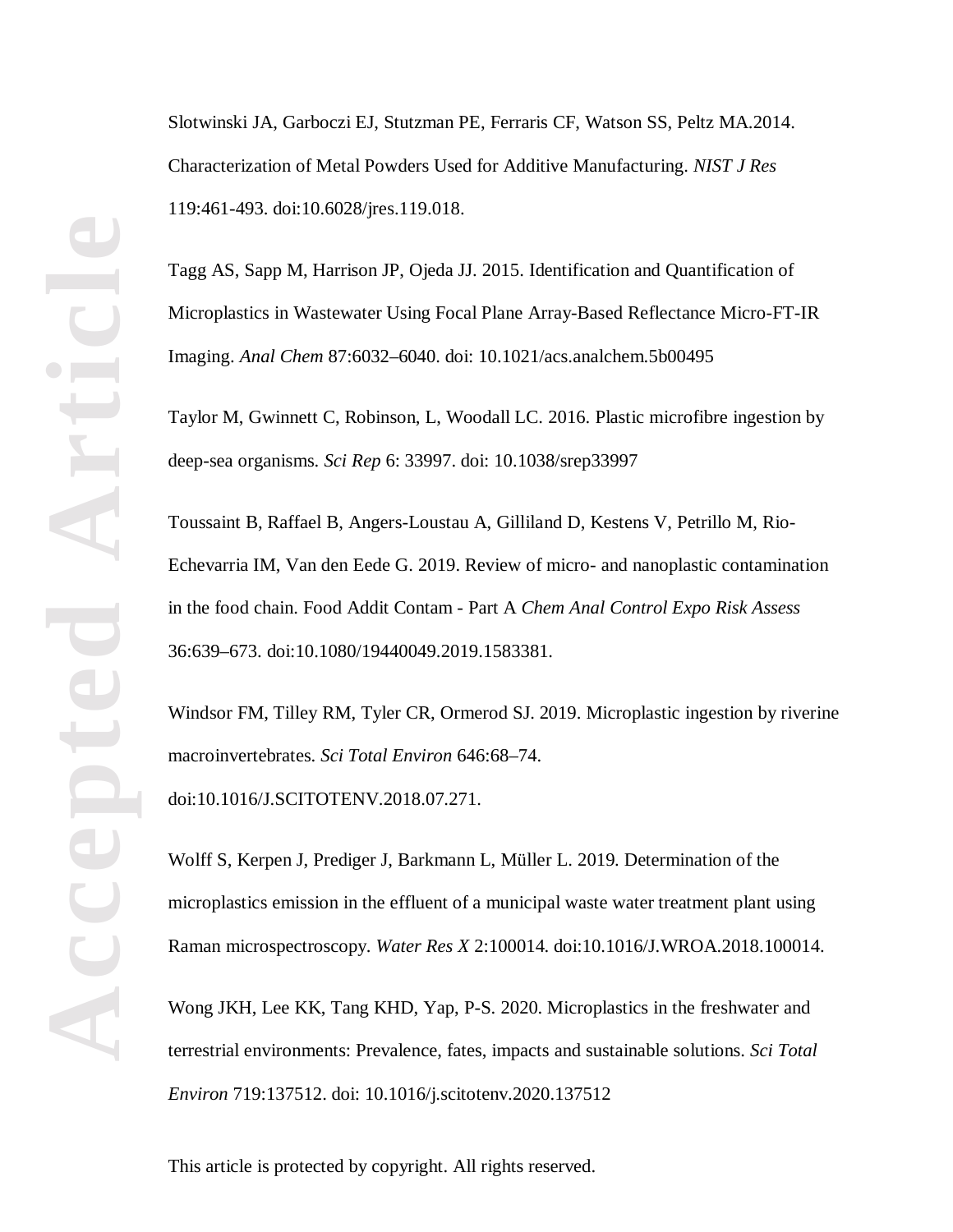**Accepted Article** DIC 

Zarfl C. 2019. Promising techniques and open challenges for microplastic identification and quantification in environmental matrices. *Anal Bioanal Chem* 411:3743–3756. doi:10.1007/s00216-019-01763-9.

# **Figure captions:**

**GRAPHICAL ABSTRACT CAPTION:** Different methods give different results for analysis of plastic particles from facial scrubs and toothpastes.



**FIGURE 1:** Schematic diagram of the approach used to characterise microplastics in personal care products showing separation and centrifugation, followed by particle size analysis, microscopy and  $\mu$ -FTIR. Samples were re-extracted for analysis by imaging flow cytometry.

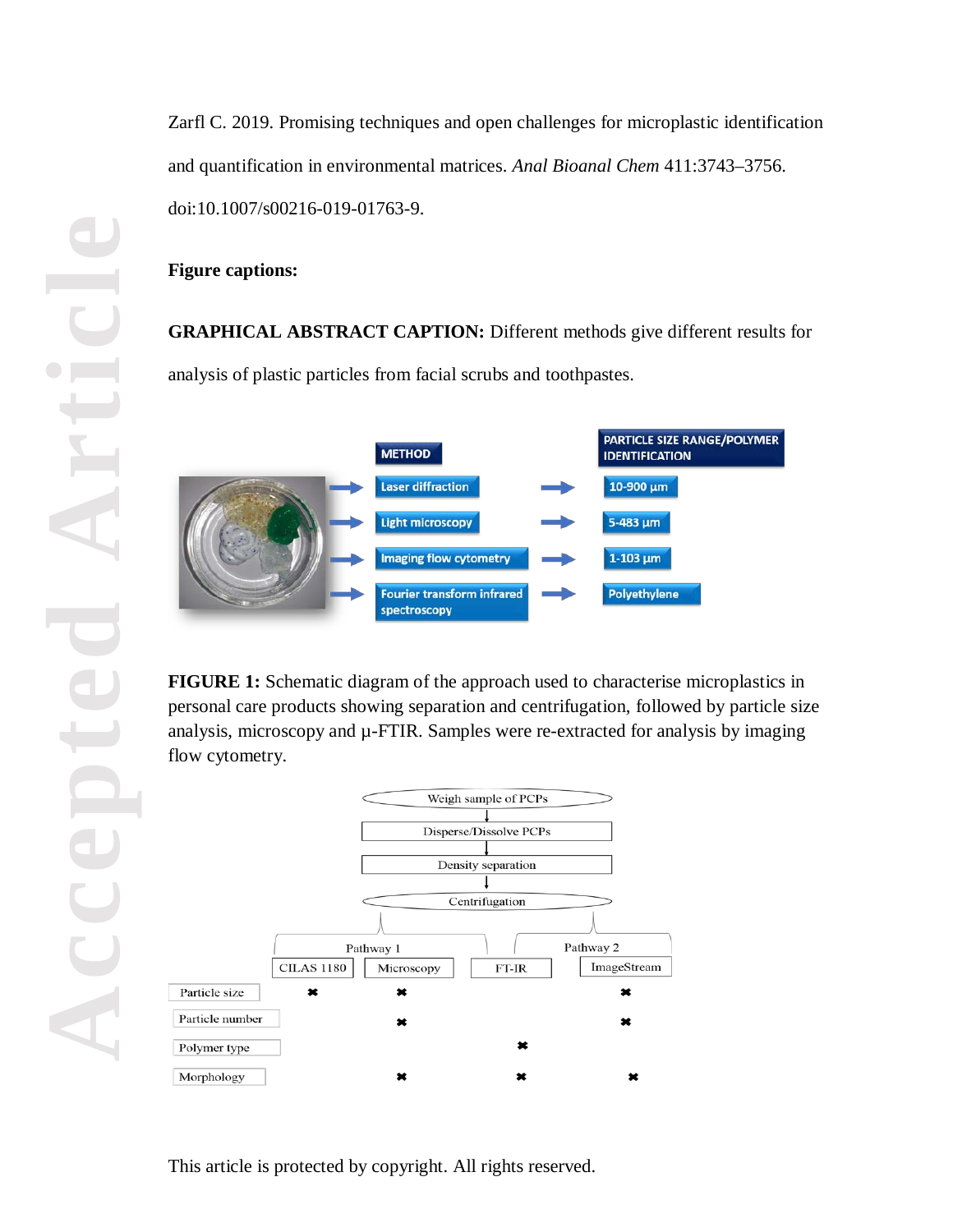**FIGURE 2:** The size distribution and cumulative frequency graphs for microplastics recovered from the personal care products using the particle size analyser. Most particles were in the 200 to 900  $\mu$ m size range, with differences apparent between samples. There was a tail to the smaller size range in all products. TP1 peaked at 250  $\mu$ m, TP2 and FS1 at 300 µm, FS2 at 400 µm with more of a tail towards the larger particles observed.

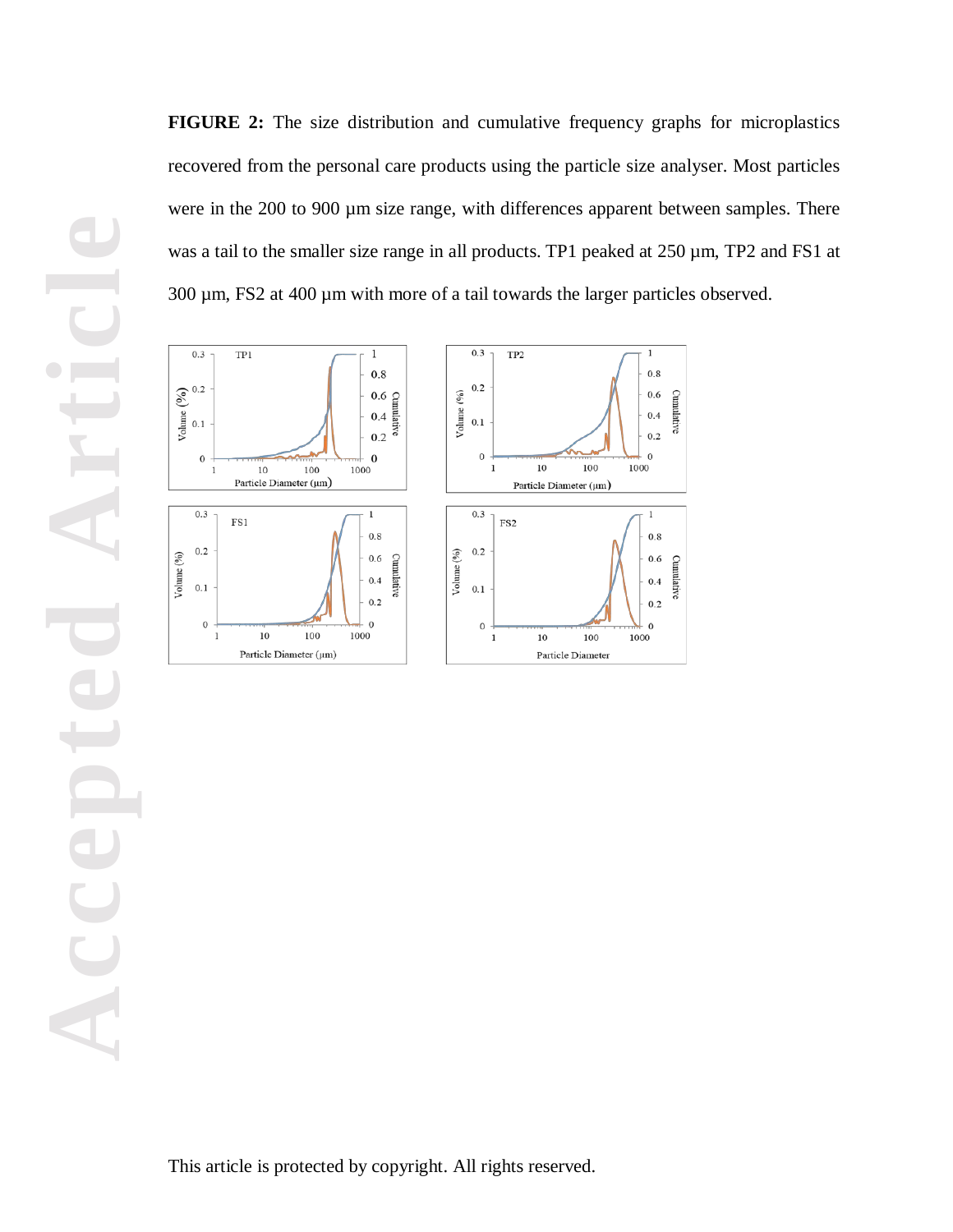Table 1. Analysis of the use of recovery studies and blank samples in papers in the review by Wong et al., 2020. Four tables in the review listed a total of 31 (No. column) relevant papers, which reported on the occurrence of microplastics in freshwater, freshwater organisms, soil and terrestrial fauna.

| Tables in Wong et al. (2020)                                                    | No. <sup>a</sup> | Undertook<br>recovery studies | Used blank samples |
|---------------------------------------------------------------------------------|------------------|-------------------------------|--------------------|
| Table 1. Global studies of microplastic<br>pollution in freshwater environment. | -17              | none                          | 58.8%              |
| Table 2. Occurrence of microplastics in<br>freshwater organisms.                | -7               | none                          | 100%               |
| Table 3. Summary of abundance of<br>microplastics in various type of soil.      | 6                | 66.7%                         | 66.7%              |
| Table 4. Summary of the presence of<br>microplastics in terrestrial fauna.      | 3                | none                          | 66.7%              |

a. Some papers had data included in more than one table. Table 4 in Wong et al. (2020), included some data on macro-plastics which are excluded from this analysis.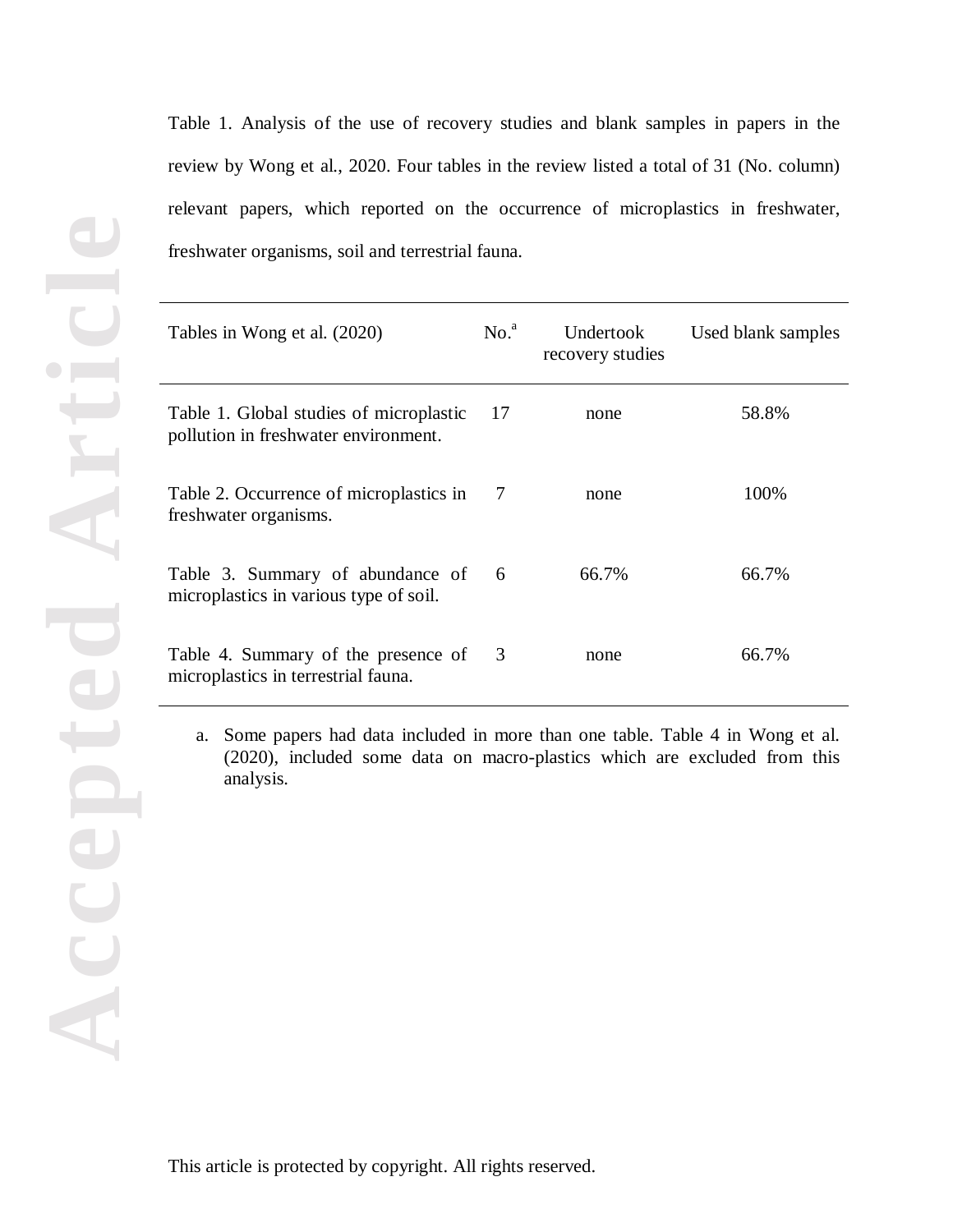| Product         |    |     | Minimum ( $\mu$ m) Maximum ( $\mu$ m) Number per 100 g |
|-----------------|----|-----|--------------------------------------------------------|
| TP1             | 5  | 483 | $12.6 \times 10^{6}$                                   |
| TP <sub>2</sub> | 5  | 403 | $10.3 \times 10^{6}$                                   |
| FS1             | 40 | 407 | $10.6 \times 10^{6}$                                   |
| FS <sub>2</sub> | 20 | 423 | $24.9 \times 10^{6}$                                   |

Table 2: Sizes and numbers of the microplastics in PCPs as determined by microscopy.

Table 3: Comparison of mean particle size (um) between laser diffraction and microscopy

| Product         | <b>Laser Diffraction</b> | Microscopy |
|-----------------|--------------------------|------------|
| TP1             | 351                      | 72         |
| TP <sub>2</sub> | 310                      | 97         |
| FS1             | 276                      | 143        |